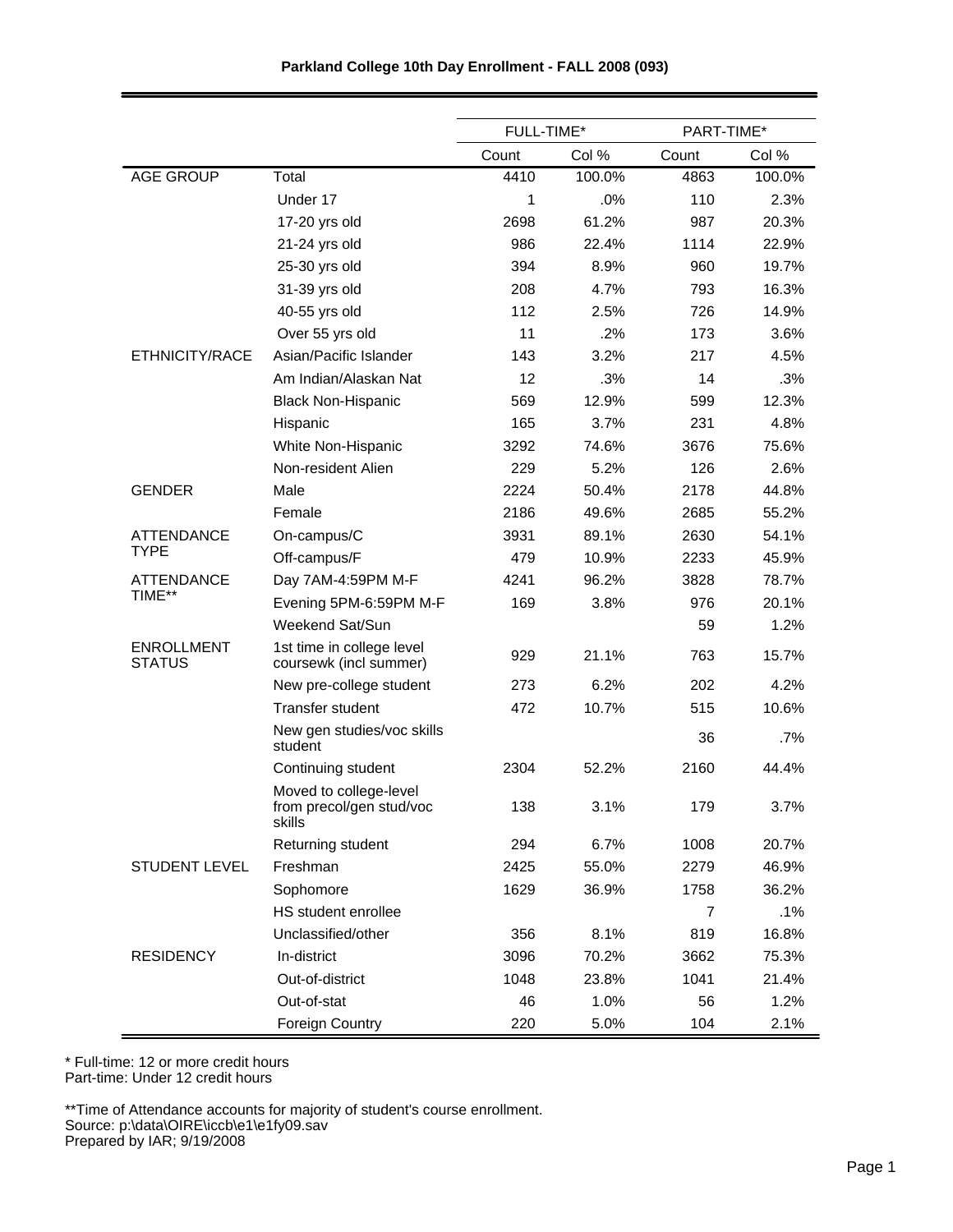|                                       |                                                              | FULL-TIME* |        | PART-TIME* |        |
|---------------------------------------|--------------------------------------------------------------|------------|--------|------------|--------|
|                                       |                                                              | Count      | Col %  | Count      | Col %  |
| <b>STUDENT</b>                        | Prepare for transfer                                         | 93         | 2.1%   | 370        | 7.6%   |
| <b>INTENT</b>                         | Improve skills for present<br>job                            | 10         | .2%    | 89         | 1.8%   |
|                                       | Prepare for job<br>immediately after com<br>college          | 102        | 2.3%   | 366        | 7.5%   |
|                                       | Prepare for GED/improve<br>basic ac skills                   | 4          | .1%    | 13         | .3%    |
|                                       | Personal interest - not<br>career oriented                   | 18         | .4%    | 134        | 2.8%   |
|                                       | Other or unknown                                             | 4183       | 94.9%  | 3891       | 80.0%  |
| <b>ENROLLMENT</b><br><b>OBJECTIVE</b> | Complete one or several<br>courses                           | 496        | 11.2%  | 2423       | 49.8%  |
|                                       | Complete a Certificate                                       | 119        | 2.7%   | 384        | 7.9%   |
|                                       | Complete Assoc degree                                        | 3795       | 86.1%  | 2056       | 42.3%  |
| TRANSFER                              | NOT planning transfer                                        | 4302       | 97.6%  | 4397       | 90.4%  |
| <b>PLANS</b>                          | YES, planning transfer                                       | 108        | 2.4%   | 466        | 9.6%   |
| JTPA                                  | All other                                                    | 4410       | 100.0% | 4863       | 100.0% |
| <b>HIGHEST DEG</b>                    | Assoc Deg/A                                                  | 31         | .7%    | 125        | 2.6%   |
| EARNED                                | Bachelor Deg/B                                               | 33         | .7%    | 262        | 5.4%   |
|                                       | Certificate/C                                                | 20         | .5%    | 55         | 1.1%   |
|                                       | Doctoral/D                                                   |            |        | 16         | .3%    |
|                                       | GED/G                                                        | 71         | 1.6%   | 111        | 2.3%   |
|                                       | High School Dip/H                                            | 3547       | 80.4%  | 2495       | 51.3%  |
|                                       | Master Deg/M                                                 | 8          | .2%    | 73         | 1.5%   |
|                                       | None/N                                                       | 24         | .5%    | 93         | 1.9%   |
|                                       | Other/O                                                      | 78         | 1.8%   | 94         | 1.9%   |
|                                       | First Prof (Dental,<br>Law,etc)/P                            |            |        | 4          | .1%    |
|                                       | Passed one college-level<br>course but did not<br>graduate/S | 331        | 7.5%   | 331        | 6.8%   |
|                                       | Unknown/U                                                    | 267        | 6.1%   | 1204       | 24.8%  |
|                                       | Total                                                        | 4410       | 100.0% | 4863       | 100.0% |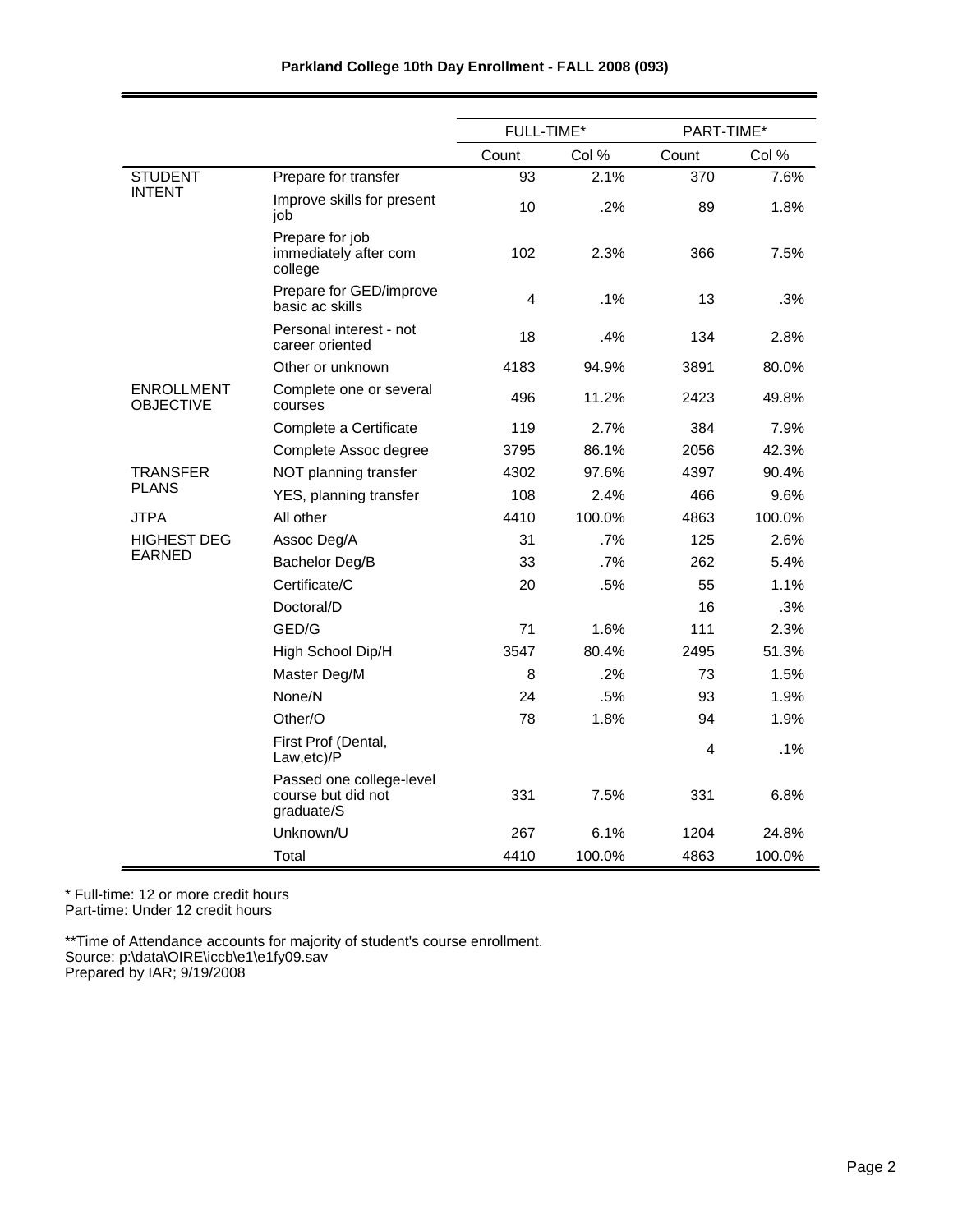| Parkland College 10th Day Enrollment - FALL 2008 (093) |  |  |  |  |  |
|--------------------------------------------------------|--|--|--|--|--|
|--------------------------------------------------------|--|--|--|--|--|

|                             |                                                              | Total |        |
|-----------------------------|--------------------------------------------------------------|-------|--------|
|                             |                                                              | Count | Col %  |
| <b>AGE GROUP</b>            | Total                                                        | 9273  | 100.0% |
|                             | Under 17                                                     | 111   | 1.2%   |
|                             | 17-20 yrs old                                                | 3685  | 39.7%  |
|                             | 21-24 yrs old                                                | 2100  | 22.6%  |
|                             | 25-30 yrs old                                                | 1354  | 14.6%  |
|                             | 31-39 yrs old                                                | 1001  | 10.8%  |
|                             | 40-55 yrs old                                                | 838   | 9.0%   |
|                             | Over 55 yrs old                                              | 184   | 2.0%   |
| ETHNICITY/RACE              | Asian/Pacific Islander                                       | 360   | 3.9%   |
|                             | Am Indian/Alaskan Nat                                        | 26    | .3%    |
|                             | <b>Black Non-Hispanic</b>                                    | 1168  | 12.6%  |
|                             | Hispanic                                                     | 396   | 4.3%   |
|                             | White Non-Hispanic                                           | 6968  | 75.1%  |
|                             | Non-resident Alien                                           | 355   | 3.8%   |
| <b>GENDER</b>               | Male                                                         | 4402  | 47.5%  |
|                             | Female                                                       | 4871  | 52.5%  |
| ATTENDANCE                  | On-campus/C                                                  | 6561  | 70.8%  |
| <b>TYPE</b>                 | Off-campus/F                                                 | 2712  | 29.2%  |
| ATTENDANCE                  | Day 7AM-4:59PM M-F                                           | 8069  | 87.0%  |
| TIME**                      | Evening 5PM-6:59PM M-F                                       | 1145  | 12.3%  |
|                             | Weekend Sat/Sun                                              | 59    | .6%    |
| <b>ENROLLMENT</b><br>STATUS | 1st time in college level<br>coursewk (incl summer)          | 1692  | 18.2%  |
|                             | New pre-college student                                      | 475   | 5.1%   |
|                             | <b>Transfer student</b>                                      | 987   | 10.6%  |
|                             | New gen studies/voc skills<br>student                        | 36    | .4%    |
|                             | Continuing student                                           | 4464  | 48.1%  |
|                             | Moved to college-level<br>from precol/gen stud/voc<br>skills | 317   | 3.4%   |
|                             | Returning student                                            | 1302  | 14.0%  |
| <b>STUDENT LEVEL</b>        | Freshman                                                     | 4704  | 50.7%  |
|                             | Sophomore                                                    | 3387  | 36.5%  |
|                             | HS student enrollee                                          | 7     | .1%    |
|                             | Unclassified/other                                           | 1175  | 12.7%  |
| <b>RESIDENCY</b>            | In-district                                                  | 6758  | 72.9%  |
|                             | Out-of-district                                              | 2089  | 22.5%  |
|                             | Out-of-stat                                                  | 102   | 1.1%   |
|                             | <b>Foreign Country</b>                                       | 324   | 3.5%   |

\* Full-time: 12 or more credit hours

Part-time: Under 12 credit hours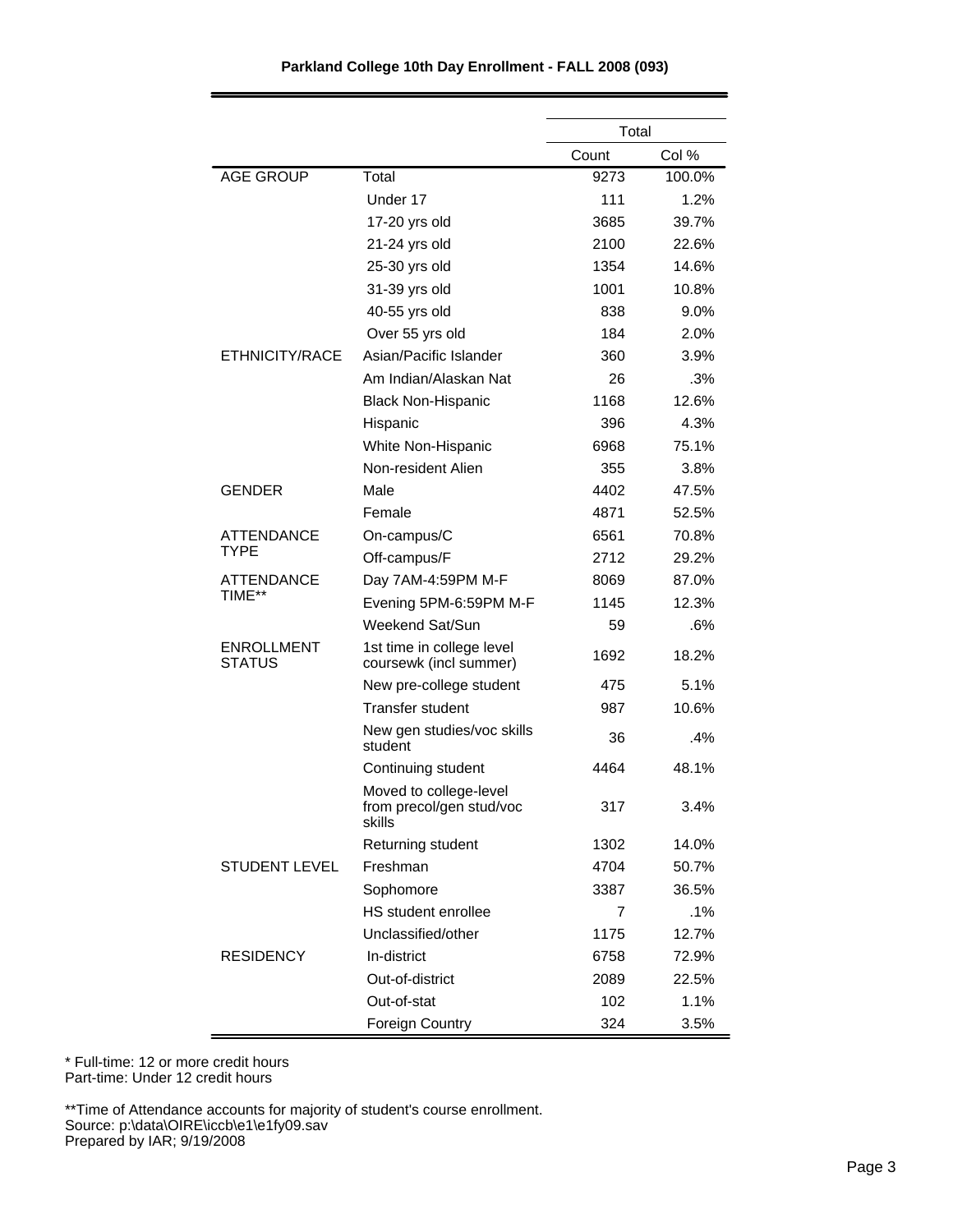|                                       |                                                              | Total |        |
|---------------------------------------|--------------------------------------------------------------|-------|--------|
|                                       |                                                              | Count | Col %  |
| <b>STUDENT</b>                        | Prepare for transfer                                         | 463   | 5.0%   |
| <b>INTENT</b>                         | Improve skills for present<br>job                            | 99    | 1.1%   |
|                                       | Prepare for job<br>immediately after com<br>college          | 468   | 5.0%   |
|                                       | Prepare for GED/improve<br>basic ac skills                   | 17    | .2%    |
|                                       | Personal interest - not<br>career oriented                   | 152   | 1.6%   |
|                                       | Other or unknown                                             | 8074  | 87.1%  |
| <b>ENROLLMENT</b><br><b>OBJECTIVE</b> | Complete one or several<br>courses                           | 2919  | 31.5%  |
|                                       | Complete a Certificate                                       | 503   | 5.4%   |
|                                       | Complete Assoc degree                                        | 5851  | 63.1%  |
| TRANSFER                              | NOT planning transfer                                        | 8699  | 93.8%  |
| <b>PLANS</b>                          | YES, planning transfer                                       | 574   | 6.2%   |
| <b>JTPA</b>                           | All other                                                    | 9273  | 100.0% |
| <b>HIGHEST DEG</b>                    | Assoc Deg/A                                                  | 156   | 1.7%   |
| <b>EARNED</b>                         | Bachelor Deg/B                                               | 295   | 3.2%   |
|                                       | Certificate/C                                                | 75    | .8%    |
|                                       | Doctoral/D                                                   | 16    | .2%    |
|                                       | GED/G                                                        | 182   | 2.0%   |
|                                       | High School Dip/H                                            | 6042  | 65.2%  |
|                                       | Master Deg/M                                                 | 81    | .9%    |
|                                       | None/N                                                       | 117   | 1.3%   |
|                                       | Other/O                                                      | 172   | 1.9%   |
|                                       | First Prof (Dental,<br>Law, etc)/P                           | 4     | .0%    |
|                                       | Passed one college-level<br>course but did not<br>graduate/S | 662   | 7.1%   |
|                                       | Unknown/U                                                    | 1471  | 15.9%  |
|                                       | Total                                                        | 9273  | 100.0% |

\* Full-time: 12 or more credit hours Part-time: Under 12 credit hours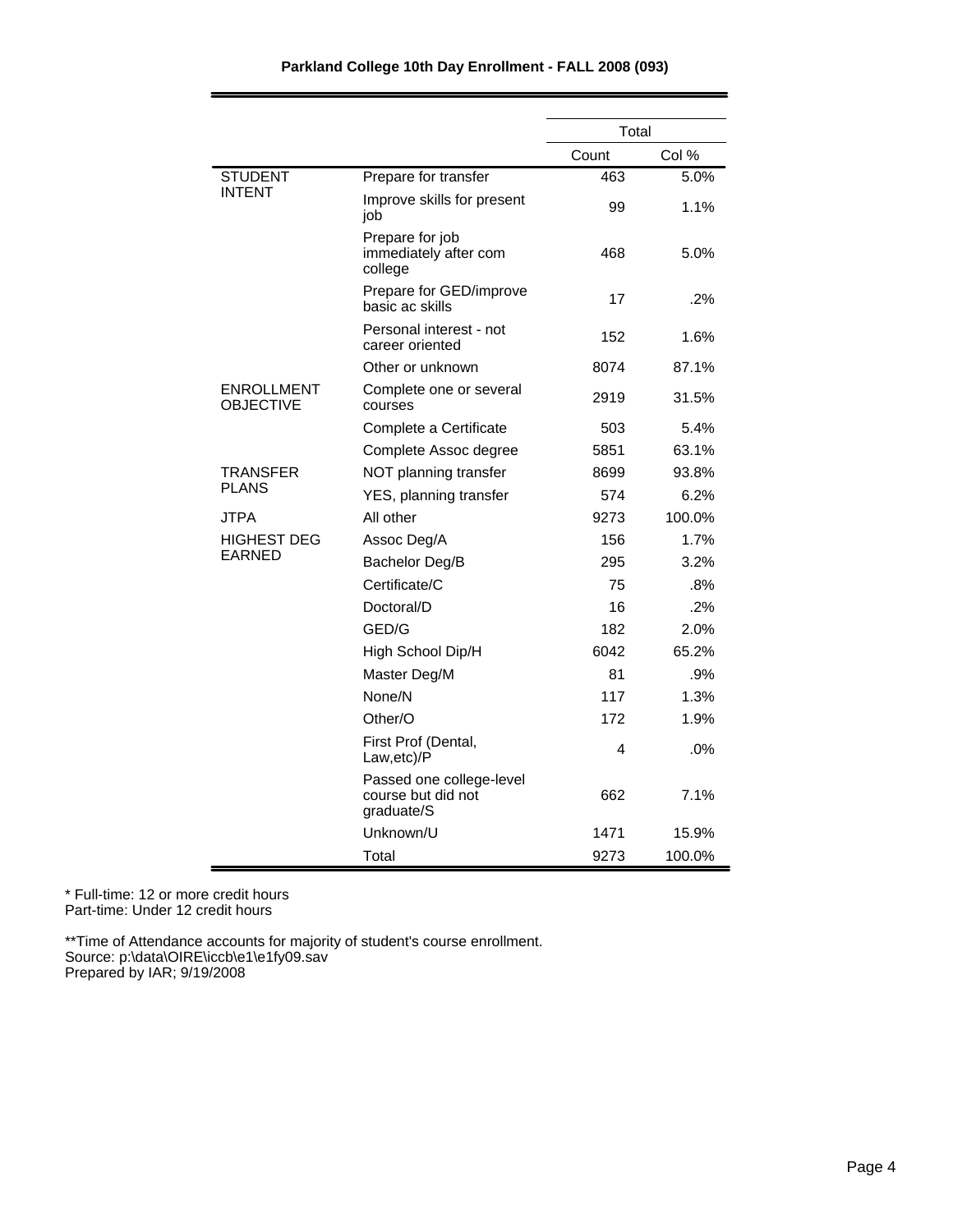|                          |                           | FULL-TIME* |        | PART-TIME* |        |
|--------------------------|---------------------------|------------|--------|------------|--------|
|                          |                           | Count      | Col %  | Count      | Col %  |
| <b>ATHLETIC</b>          | Total                     | 4410       | 100.0% | 4863       | 100.0% |
| <b>AID</b>               | No Financial Assistance   | 4233       | 96.0%  | 4855       | 99.8%  |
|                          | Scholarship Athlete       | 177        | 4.0%   | 8          | $.2\%$ |
| <b>SPORT</b>             | Not a Scholarship Athlete | 4233       | 96.0%  | 4855       | 99.8%  |
| <b>W/ATHLETIC</b><br>AID | Basketball                | 25         | .6%    | 1          | $.0\%$ |
|                          | Baseball (not soft)       | 36         | .8%    |            |        |
|                          | All other sports          | 116        | 2.6%   | 7          | $.1\%$ |
|                          | Total                     | 4410       | 100.0% | 4863       | 100.0% |

\* Full-time: 12 or more credit hours

**Parkland College 10th Day Enrollment - FALL 2008 (093)**

| **Time of Attendance accameration and the state<br>Source: p:\data\OIRE\iccl |                                 |                            |       |        |
|------------------------------------------------------------------------------|---------------------------------|----------------------------|-------|--------|
| Prepared by IAR; 9/19/20                                                     |                                 |                            | Total |        |
|                                                                              |                                 |                            | Count | Col %  |
|                                                                              | <b>ATHLETIC</b>                 | Total                      | 9273  | 100.0% |
|                                                                              | <b>AID</b>                      | No Financial Assistance    | 9088  | 98.0%  |
|                                                                              |                                 | <b>Scholarship Athlete</b> | 185   | 2.0%   |
|                                                                              | <b>SPORT</b>                    | Not a Scholarship Athlete  | 9088  | 98.0%  |
|                                                                              | <b>W/ATHLETIC</b><br><b>AID</b> | Basketball                 | 26    | .3%    |
|                                                                              |                                 | Baseball (not soft)        | 36    | .4%    |
|                                                                              |                                 | All other sports           | 123   | 1.3%   |
|                                                                              |                                 | Total                      | 9273  | 100.0% |

\* Full-time: 12 or more credit hours Part-time: Under 12 credit hours

\*\*Time of Attendance accounts for majority of student's course enrollment. Source: p:\data\OIRE\iccb\e1\e1fy09.sav Prepared by IAR; 9/19/2008

# **Parkland College 10th Day Enrollment - FALL 2008 (093)**

|               |               | FULL-TIME* |       | PART-TIME* |       | Total         |        |
|---------------|---------------|------------|-------|------------|-------|---------------|--------|
|               |               | Count      | Col % | Count      | Col % | Count         | Col %  |
|               | Adams         | 3          | .1%   | 3          | .1%   | 6             | $.1\%$ |
| <b>COUNTY</b> | Alexander     | 2          | .0%   |            |       | 2             | .0%    |
|               | <b>Bond</b>   |            |       | 1          | .0%   | -1            | .0%    |
|               | Boone         | 5          | .1%   |            |       | 5             | .1%    |
|               | <b>Brown</b>  |            | .0%   |            |       |               | .0%    |
|               | <b>Bureau</b> | 5          | .1%   | 5          | .1%   | 10            | $.1\%$ |
|               | Calhoun       |            |       | 2          | .0%   | $\mathcal{P}$ | .0%    |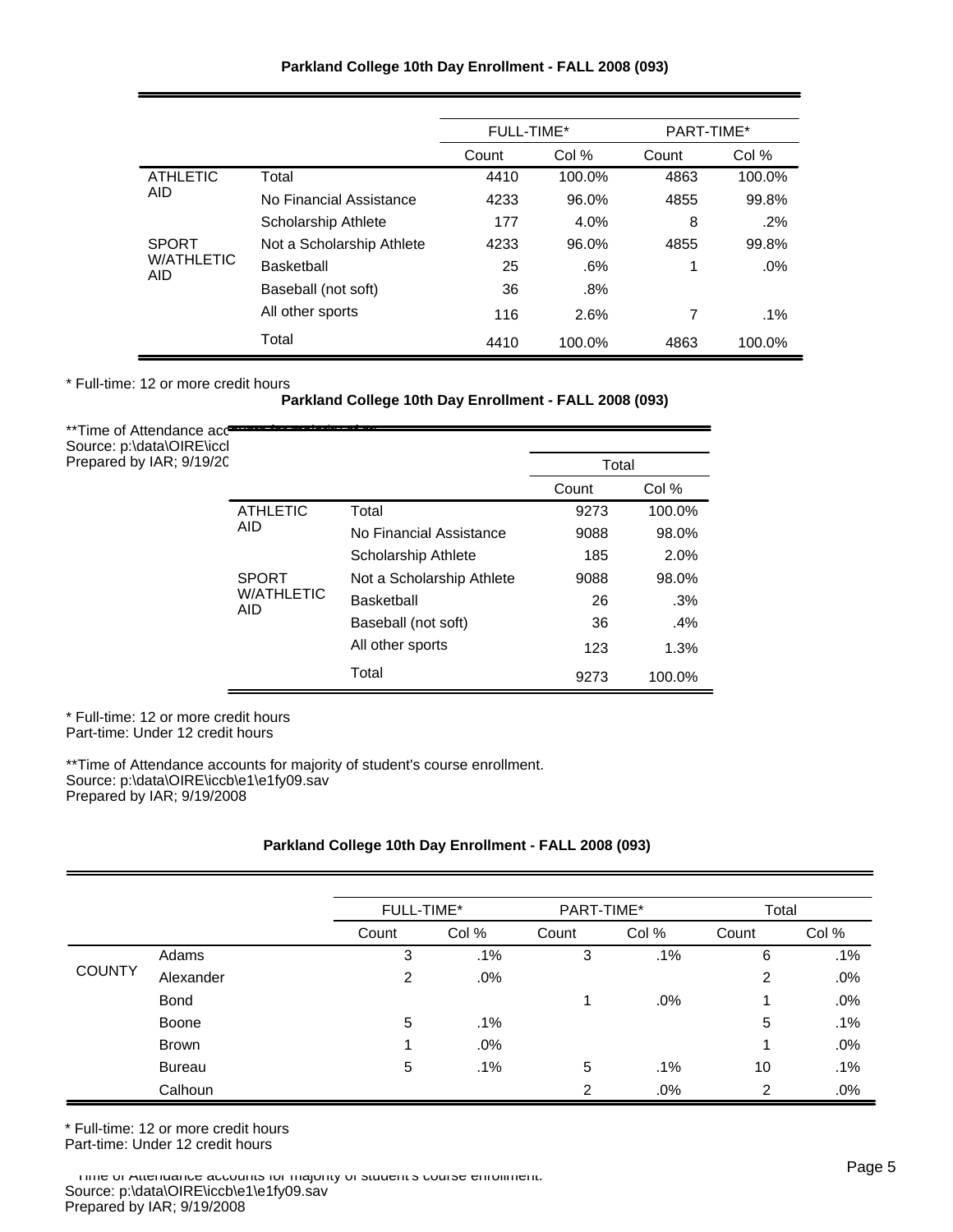| Parkland College 10th Day Enrollment - FALL 2008 (093) |  |  |  |  |  |
|--------------------------------------------------------|--|--|--|--|--|
|--------------------------------------------------------|--|--|--|--|--|

|               |            | FULL-TIME*     |        |                           | PART-TIME* |                           | Total  |
|---------------|------------|----------------|--------|---------------------------|------------|---------------------------|--------|
|               |            | Count          | Col %  | Count                     | Col %      | Count                     | Col %  |
|               | Carroll    |                |        | $\boldsymbol{2}$          | .0%        | $\sqrt{2}$                | .0%    |
| <b>COUNTY</b> | Cass       | 1              | .0%    | $\mathsf 3$               | .1%        | 4                         | .0%    |
|               | Champaign  | 2262           | 51.3%  | 2981                      | 61.3%      | 5243                      | 56.5%  |
|               | Christian  | 5              | .1%    | $\boldsymbol{9}$          | .2%        | 14                        | .2%    |
|               | Clark      | 3              | .1%    | $\overline{4}$            | .1%        | $\overline{7}$            | .1%    |
|               | Clinton    | $\overline{c}$ | .0%    | $\ensuremath{\mathsf{3}}$ | .1%        | 5                         | .1%    |
|               | Coles      | 13             | .3%    | 21                        | .4%        | 34                        | .4%    |
|               | Cook       | 327            | 7.4%   | 406                       | 8.3%       | 733                       | 7.9%   |
|               | Crawford   | 5              | .1%    | $\boldsymbol{2}$          | .0%        | $\overline{7}$            | .1%    |
|               | Cumberland | 3              | .1%    | $\bf 8$                   | .2%        | 11                        | .1%    |
|               | De Kalb    | $\overline{7}$ | .2%    | $\overline{2}$            | .0%        | $\boldsymbol{9}$          | .1%    |
|               | De Witt    | 47             | 1.1%   | 41                        | .8%        | 88                        | .9%    |
|               | Douglas    | 201            | 4.6%   | 157                       | 3.2%       | 358                       | 3.9%   |
|               | Du Page    | 34             | .8%    | 30                        | .6%        | 64                        | .7%    |
|               | Edgar      | 14             | .3%    | 12                        | .2%        | 26                        | .3%    |
|               | Edwards    | $\overline{2}$ | .0%    |                           |            | $\overline{c}$            | .0%    |
|               | Effingham  | 27             | .6%    | 11                        | .2%        | 38                        | .4%    |
|               | Fayette    |                |        | $\mathbf{1}$              | .0%        | 1                         | .0%    |
|               | Ford       | 197            | 4.5%   | 122                       | 2.5%       | 319                       | 3.4%   |
|               | Franklin   |                |        | $\mathbf 1$               | .0%        | 1                         | .0%    |
|               | Fulton     | $\mathbf 1$    | .0%    | 10                        | .2%        | 11                        | .1%    |
|               | Gallatin   |                |        | $\mathbf{1}$              | .0%        | 1                         | .0%    |
|               | Greene     |                |        | $\sqrt{2}$                | .0%        | $\overline{2}$            | .0%    |
|               | Grundy     | 1              | .0%    | $\boldsymbol{2}$          | .0%        | 3                         | .0%    |
|               | Hancock    |                |        | $\mathbf{1}$              | .0%        | 1                         | .0%    |
|               | Henderson  | 1              | .0%    |                           |            | 1                         | .0%    |
|               | Henry      | 1              | .0%    | $\mathbf 5$               | .1%        | 6                         | .1%    |
|               | Iroquois   | 128            | 2.9%   | 65                        | 1.3%       | 193                       | 2.1%   |
|               | Jackson    | 4              | .1%    |                           |            | 4                         | $.0\%$ |
|               | Jasper     | 1              | .0%    | $\ensuremath{\mathsf{3}}$ | .1%        | $\overline{\mathbf{4}}$   | $.0\%$ |
|               | Jefferson  | 1              | $.0\%$ | 1                         | .0%        | $\overline{2}$            | $.0\%$ |
|               | Jersey     | 1              | $.0\%$ | $\sqrt{2}$                | .0%        | $\ensuremath{\mathsf{3}}$ | $.0\%$ |
|               | Jo Daviess |                |        | $\overline{\mathbf{4}}$   | .1%        | $\overline{\mathbf{4}}$   | .0%    |
|               | Kane       | 14             | .3%    | 16                        | .3%        | 30                        | .3%    |
|               | Kankakee   | 44             | 1.0%   | $17\,$                    | .3%        | 61                        | .7%    |
|               | Kendall    | 4              | .1%    | $\ensuremath{\mathsf{3}}$ | .1%        | $\overline{7}$            | .1%    |
|               | Knox       | $\overline{2}$ | .0%    | $\overline{7}$            | .1%        | $\boldsymbol{9}$          | .1%    |
|               | Lake       | 51             | 1.2%   | 25                        | .5%        | 76                        | .8%    |
|               | La Salle   | 12             | .3%    | $\boldsymbol{7}$          | .1%        | 19                        | .2%    |
|               | Lawrence   |                |        | $\boldsymbol{2}$          | .0%        | $\overline{c}$            | .0%    |
|               | Lee        | 1              | $.0\%$ | $\sqrt{2}$                | $.0\%$     | 3                         | $.0\%$ |
|               | Livingston | 69             | 1.6%   | 29                        | .6%        | 98                        | 1.1%   |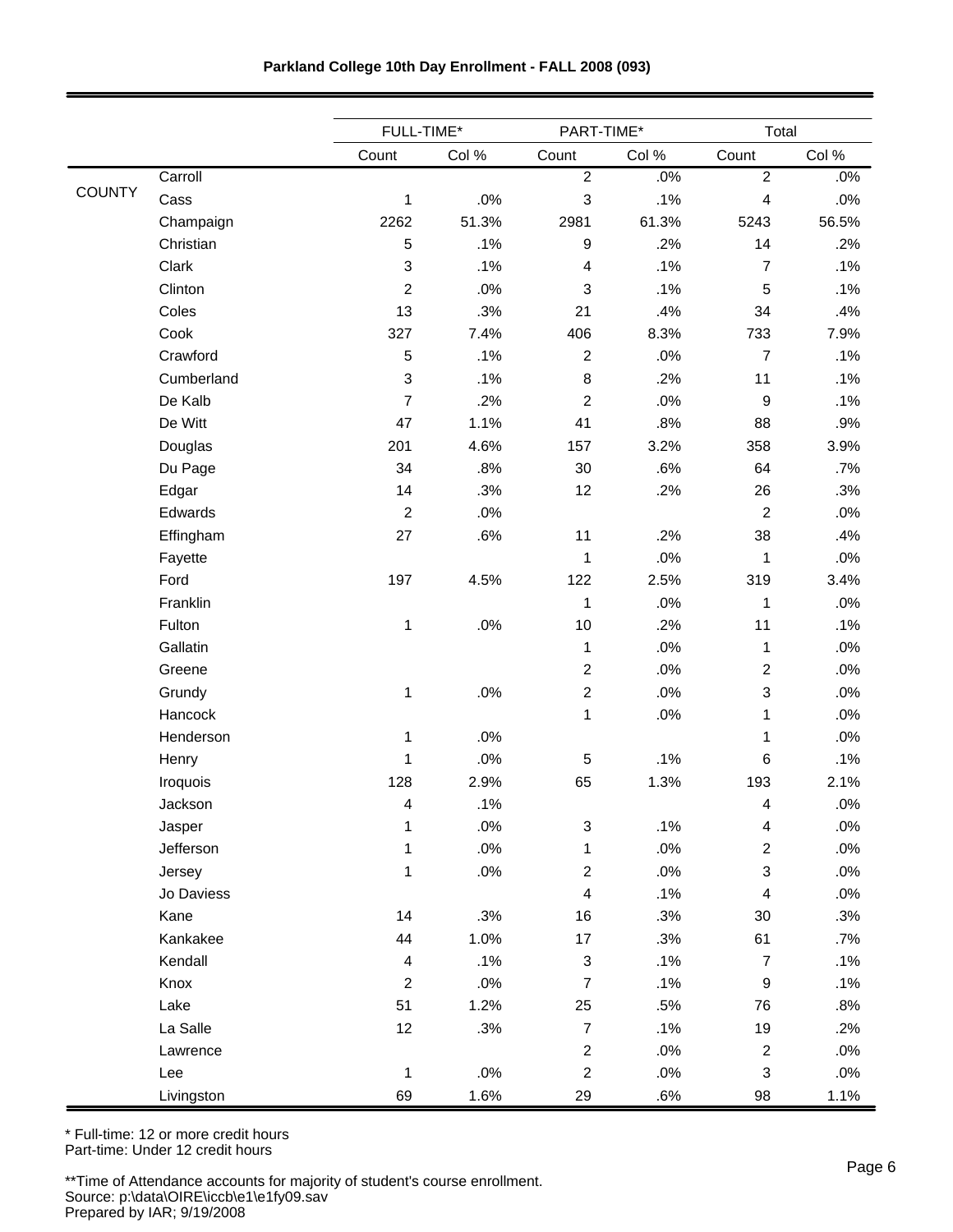| Parkland College 10th Day Enrollment - FALL 2008 (093) |  |  |  |  |  |
|--------------------------------------------------------|--|--|--|--|--|
|--------------------------------------------------------|--|--|--|--|--|

|               |              | FULL-TIME*              |        | PART-TIME*                |        | Total                     |       |
|---------------|--------------|-------------------------|--------|---------------------------|--------|---------------------------|-------|
|               |              | Count                   | Col %  | Count                     | Col %  | Count                     | Col % |
|               | Logan        | $\overline{\mathbf{4}}$ | .1%    | $\overline{7}$            | .1%    | 11                        | .1%   |
| <b>COUNTY</b> | McDonough    | $\overline{c}$          | .0%    | 6                         | .1%    | $\,8\,$                   | .1%   |
|               | McHenry      | 13                      | .3%    | 11                        | .2%    | 24                        | .3%   |
|               | McLean       | 99                      | 2.2%   | 107                       | 2.2%   | 206                       | 2.2%  |
|               | Macon        | 30                      | .7%    | 44                        | .9%    | 74                        | .8%   |
|               | Macoupin     | 1                       | .0%    | 4                         | .1%    | 5                         | .1%   |
|               | Madison      | 1                       | .0%    | 11                        | .2%    | 12                        | .1%   |
|               | Marion       | 5                       | .1%    | $\overline{c}$            | .0%    | $\overline{7}$            | .1%   |
|               | Marshall     | $\overline{2}$          | .0%    | $\mathbf 1$               | .0%    | $\sqrt{3}$                | .0%   |
|               | Mason        | 1                       | .0%    | $\boldsymbol{2}$          | .0%    | 3                         | .0%   |
|               | Menard       | 5                       | .1%    | 6                         | .1%    | 11                        | .1%   |
|               | Mercer       | 1                       | .0%    | $\overline{c}$            | .0%    | $\ensuremath{\mathsf{3}}$ | .0%   |
|               | Monroe       | 3                       | .1%    | $\mathbf{1}$              | .0%    | $\overline{\mathbf{4}}$   | .0%   |
|               | Montgomery   | 1                       | .0%    |                           |        | $\mathbf{1}$              | .0%   |
|               | Morgan       | 9                       | .2%    | $\boldsymbol{7}$          | .1%    | 16                        | .2%   |
|               | Moultrie     |                         |        | $\overline{\mathbf{4}}$   | .1%    | $\overline{4}$            | .0%   |
|               | Ogle         | 1                       | .0%    | $\mathbf{1}$              | .0%    | $\overline{c}$            | .0%   |
|               | Peoria       | 14                      | .3%    | 40                        | .8%    | 54                        | .6%   |
|               | Piatt        | 215                     | 4.9%   | 187                       | 3.8%   | 402                       | 4.3%  |
|               | Pike         |                         |        | $\mathbf 1$               | .0%    | $\mathbf{1}$              | .0%   |
|               | Putnam       | 5                       | .1%    |                           |        | $\sqrt{5}$                | .1%   |
|               | Randolph     |                         |        | $\overline{c}$            | .0%    | $\boldsymbol{2}$          | .0%   |
|               | Rock Island  | 6                       | .1%    | $\overline{c}$            | .0%    | 8                         | .1%   |
|               | St. Clair    | 11                      | .2%    | 15                        | .3%    | 26                        | .3%   |
|               | Sangamon     | 35                      | .8%    | 40                        | .8%    | 75                        | .8%   |
|               | Schuyler     | 1                       | .0%    | $\mathbf{1}$              | .0%    | $\boldsymbol{2}$          | .0%   |
|               | Scott        | 1                       | .0%    | 1                         | .0%    | $\boldsymbol{2}$          | .0%   |
|               | Shelby       | 5                       | .1%    | $\overline{4}$            | .1%    | 9                         | .1%   |
|               | <b>Stark</b> | 1                       | $.0\%$ | 1                         | $.0\%$ | $\overline{c}$            | .0%   |
|               | Stephenson   | 6                       | .1%    | $\overline{c}$            | $.0\%$ | $\bf 8$                   | .1%   |
|               | Tazewell     | 16                      | .4%    | 23                        | .5%    | 39                        | .4%   |
|               | Union        |                         |        | 1                         | $.0\%$ | 1                         | .0%   |
|               | Vermilion    | 84                      | 1.9%   | 91                        | 1.9%   | 175                       | 1.9%  |
|               | Wabash       | 1                       | $.0\%$ | $\mathbf{1}$              | .0%    | $\overline{c}$            | .0%   |
|               | Warren       | 1                       | $.0\%$ | 4                         | .1%    | 5                         | .1%   |
|               | Wayne        | 4                       | .1%    | $\overline{c}$            | .0%    | $\,6$                     | .1%   |
|               | Whiteside    | $\overline{7}$          | .2%    | $\ensuremath{\mathsf{3}}$ | .1%    | 10                        | .1%   |
|               | Will         | 36                      | .8%    | 23                        | .5%    | 59                        | .6%   |
|               | Williamson   | $\overline{\mathbf{4}}$ | .1%    |                           |        | $\overline{4}$            | .0%   |
|               | Winnebago    | 5                       | .1%    | $\overline{\mathbf{4}}$   | .1%    | $\boldsymbol{9}$          | .1%   |
|               | Woodford     | 6                       | .1%    | $\,8\,$                   | .2%    | 14                        | .2%   |

\*\*Time of Attendance accounts for majority of student's course enrollment.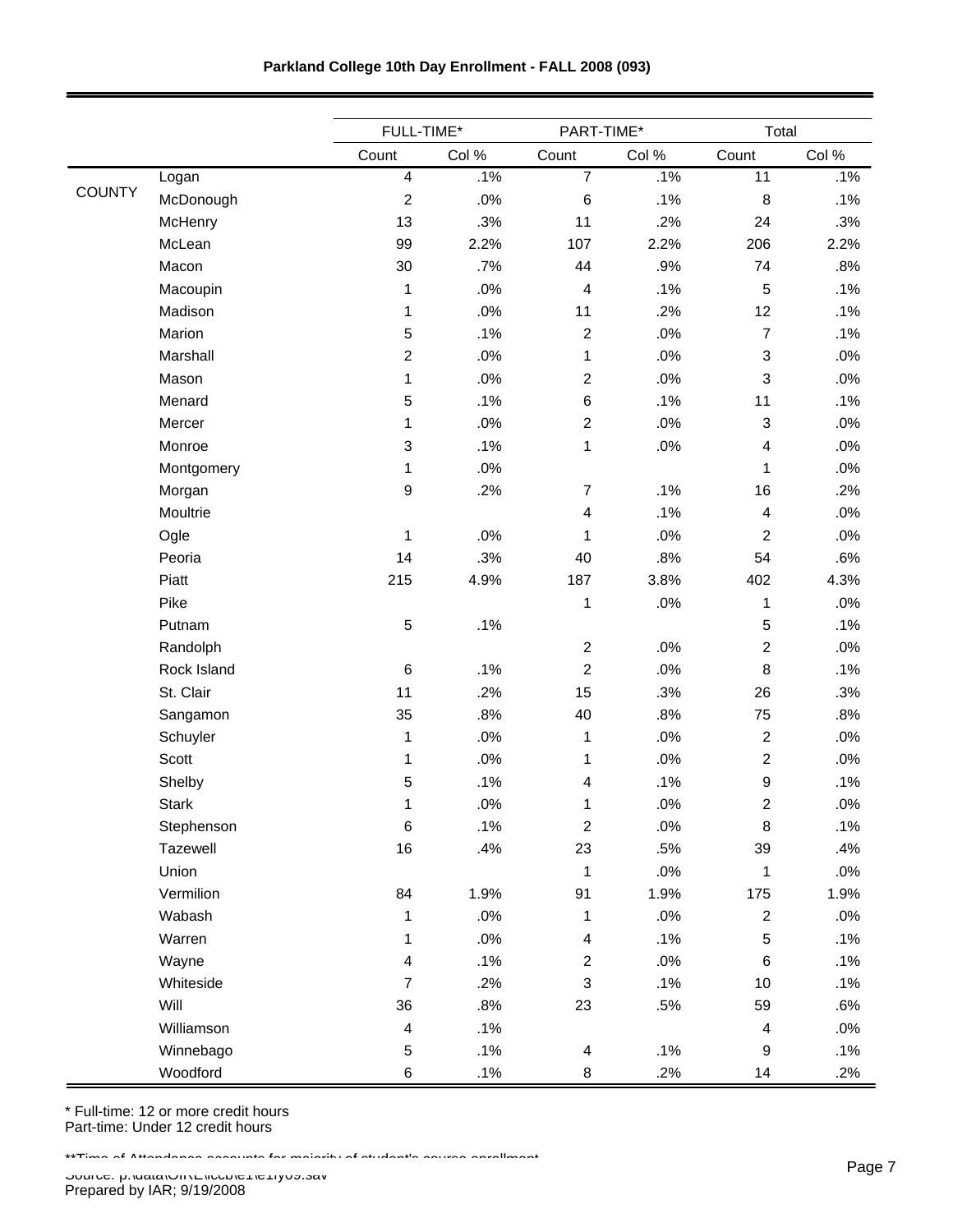|               |                         | <b>FULL-TIME*</b> |        | PART-TIME* |         | Total |        |
|---------------|-------------------------|-------------------|--------|------------|---------|-------|--------|
|               |                         | Count             | Col %  | Count      | Col %   | Count | Col %  |
|               | Correct/OOState/Foreign | 266               | 6.0%   | 160        | $3.3\%$ | 426   | 4.6%   |
| <b>COUNTY</b> | Total                   | 4410              | 100.0% | 4863       | 100.0%  | 9273  | 100.0% |

\* Full-time: 12 or more credit hours

Part-time: Under 12 credit hours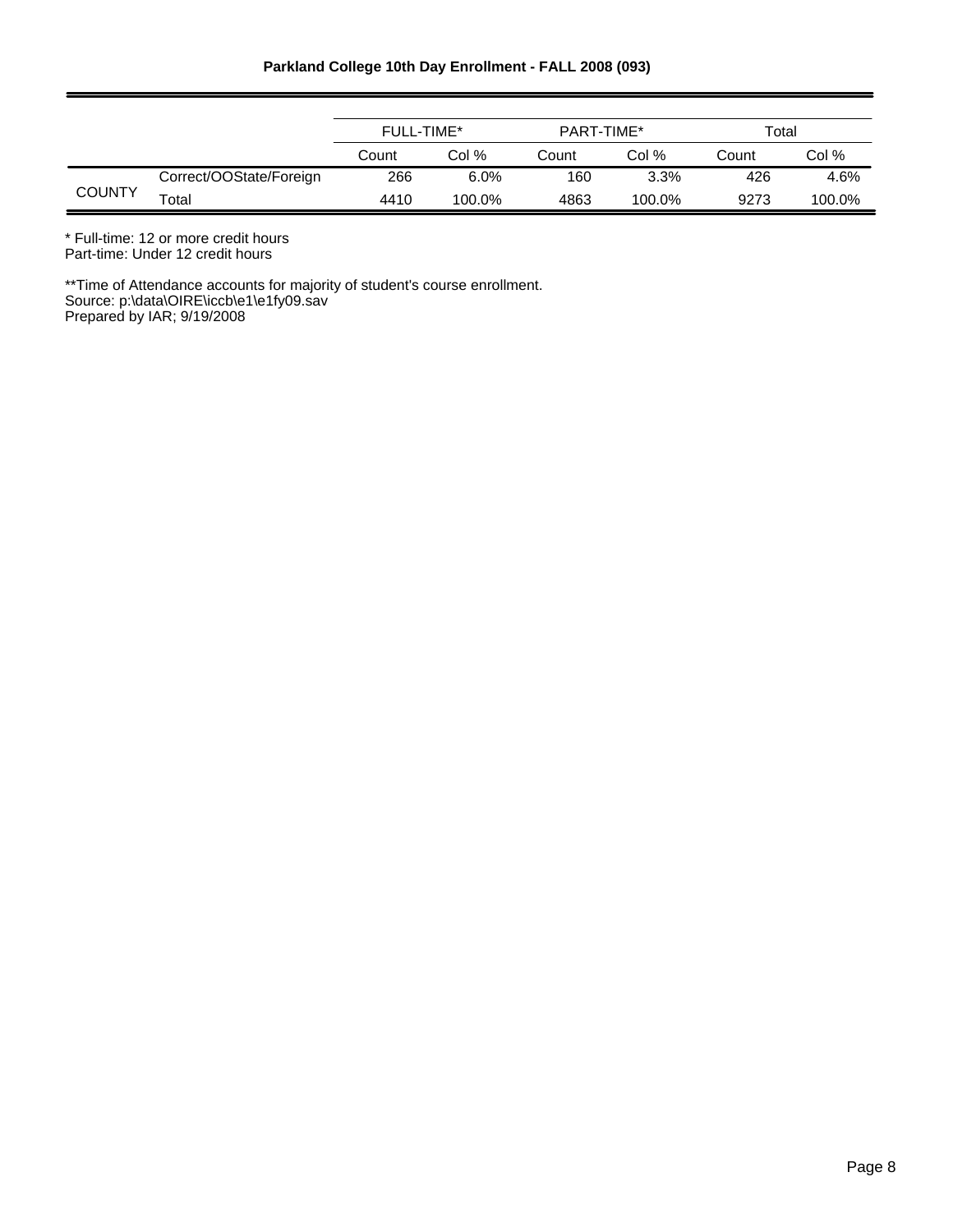|                        |                             | FULL-TIME*              |        | PART-TIME*     |        |
|------------------------|-----------------------------|-------------------------|--------|----------------|--------|
|                        |                             | Count                   | Col %  | Count          | Col %  |
| <b>OUT-OF-DISTRICT</b> | Total                       | 1048                    | 100.0% | 1041           | 100.0% |
|                        | Kaskaskia Coll              | 6                       | .6%    | 6              | .6%    |
|                        | Coll of DuPage              | 37                      | 3.5%   | 37             | 3.6%   |
|                        | <b>Black Hawk Coll</b>      | 5                       | .5%    | 10             | 1.0%   |
|                        | <b>Triton Coll</b>          | 10                      | 1.0%   | 15             | 1.4%   |
|                        | Sauk Valley Comm Coll       | 10                      | 1.0%   | $\overline{7}$ | .7%    |
|                        | Danville Area Comm Coll     | 85                      | 8.1%   | 86             | 8.3%   |
|                        | City Coll of Chicago        | 145                     | 13.8%  | 227            | 21.8%  |
|                        | Elgin Comm College          | 10                      | 1.0%   | 8              | .8%    |
|                        | South Surburban Coll        | 10                      | 1.0%   | $\overline{4}$ | .4%    |
|                        | Rock Valley Coll            | 11                      | 1.0%   | 3              | .3%    |
|                        | William Rainey Harper Col   | 27                      | 2.6%   | 20             | 1.9%   |
|                        | Il Valley Comm Coll         | 20                      | 1.9%   | 9              | .9%    |
|                        | Il Central Coll             | 36                      | 3.4%   | 69             | 6.6%   |
|                        | <b>Prairie State Coll</b>   | 52                      | 5.0%   | 36             | 3.5%   |
|                        | Waubonsee Comm Coll         | 13                      | 1.2%   | 16             | 1.5%   |
|                        | Lake Land Coll              | 57                      | 5.4%   | 60             | 5.8%   |
|                        | Carl Sandburg Coll          | 29                      | 2.8%   | 36             | 3.5%   |
|                        | <b>Highland Coomm Coll</b>  | 6                       | .6%    | $\overline{7}$ | .7%    |
|                        | Kankakee Comm Coll          | 106                     | 10.1%  | 31             | 3.0%   |
|                        | <b>Rend Lake Coll</b>       | 3                       | .3%    | $\overline{2}$ | .2%    |
|                        | <b>Belleville Area Coll</b> | 12                      | 1.1%   | 17             | 1.6%   |
|                        | Kishwaukee Coll             | 1                       | .1%    | $\overline{c}$ | .2%    |
|                        | Moraine Valley Comm Coll    | 16                      | 1.5%   | 19             | 1.8%   |
|                        | Joliet Junior Coll          | 33                      | 3.1%   | 25             | 2.4%   |
|                        | Lincoln Land Comm Coll      | 53                      | 5.1%   | 60             | 5.8%   |
|                        | Morton College              |                         |        | 18             | 1.7%   |
|                        | <b>McHenry County Coll</b>  | 10                      | 1.0%   | 10             | 1.0%   |
|                        | Il Eastern Comm Coll        | 10                      | 1.0%   | 8              | .8%    |
|                        | John A Logan Coll           | 6                       | .6%    | 1              | .1%    |
|                        | Shawnee Comm Coll           | $\overline{\mathbf{c}}$ | .2%    | 1              | .1%    |
|                        | Coll of Lake County         | 50                      | 4.8%   | 22             | 2.1%   |
|                        | Southeastern II Coll        |                         |        | 1              | .1%    |
|                        | Spoon River Coll            | 3                       | .3%    | 11             | 1.1%   |
|                        | Oakton College              | 33                      | 3.1%   | 29             | 2.8%   |
|                        | Lewis & Clark Comm Coll     | 4                       | .4%    | 11             | 1.1%   |
|                        | <b>Richland Comm Coll</b>   | 38                      | 3.6%   | 46             | 4.4%   |
|                        | John Wood Comm Coll         | 5                       | .5%    | 5              | .5%    |
|                        | <b>Heartland Comm Coll</b>  | 93                      | 8.9%   | 65             | 6.2%   |
|                        | State Comm Coll             | 1                       | .1%    | 1              | .1%    |

\* Full-time: 12 or more credit hours Part-time: Under 12 credit hours

\*\*Time of Attendance accounts for majority of student's course enrollment.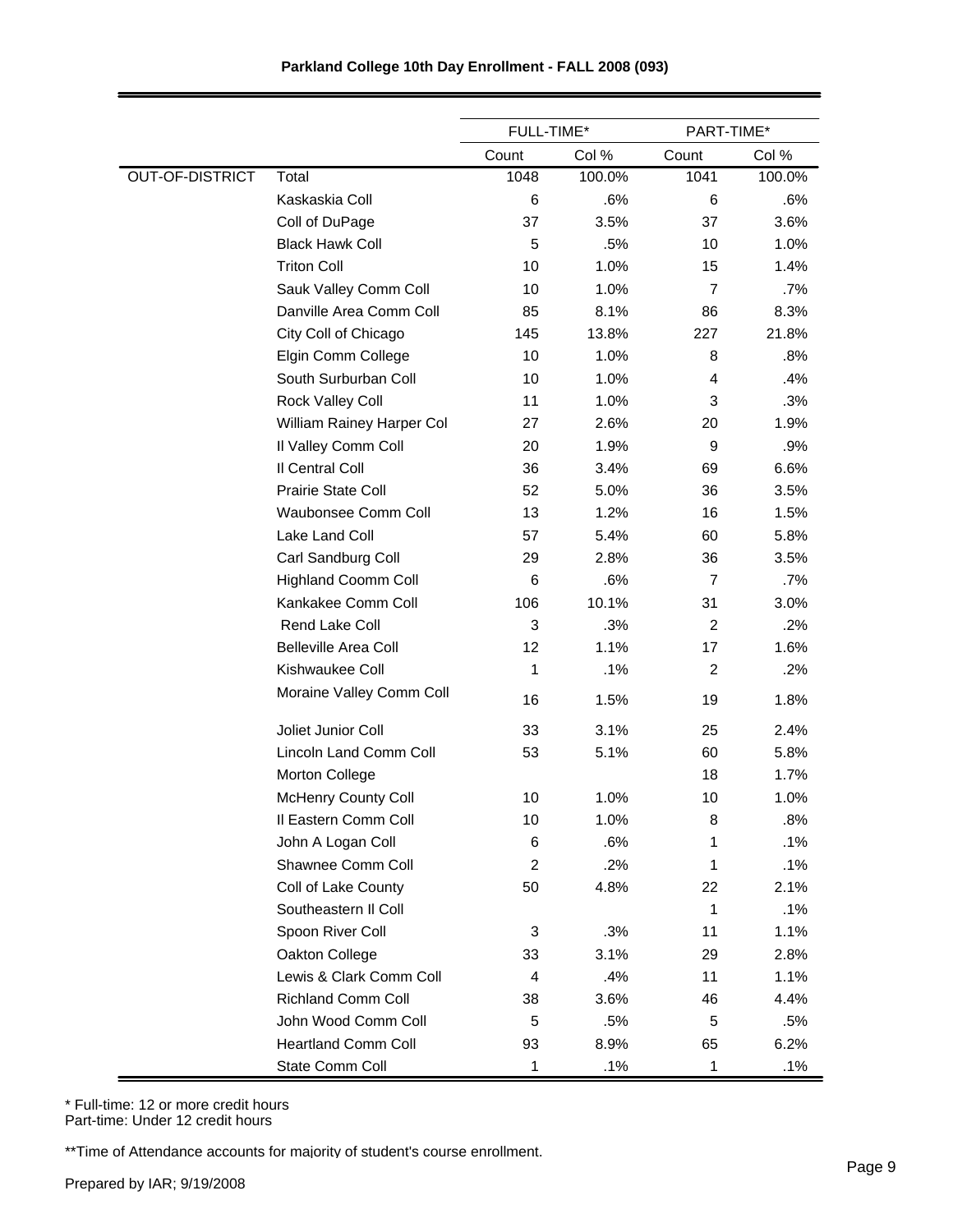|                                     |                              | FULL-TIME* |        | PART-TIME* |        |
|-------------------------------------|------------------------------|------------|--------|------------|--------|
|                                     |                              | Count      | Col %  | Count      | Col %  |
| <b>DIST INSTRUCT</b><br>ARRANGEMENT | Not shared/not<br>chargeback | 4341       | 98.4%  | 4678       | 96.2%  |
|                                     | Shared from another coll     | 5          | $.1\%$ | 168        | 3.5%   |
|                                     | Chargeback                   | 64         | 1.5%   | 17         | .3%    |
|                                     | Total                        | 4410       | 100.0% | 4863       | 100.0% |

\* Full-time: 12 or more credit hours Part-time: Under 12 credit hours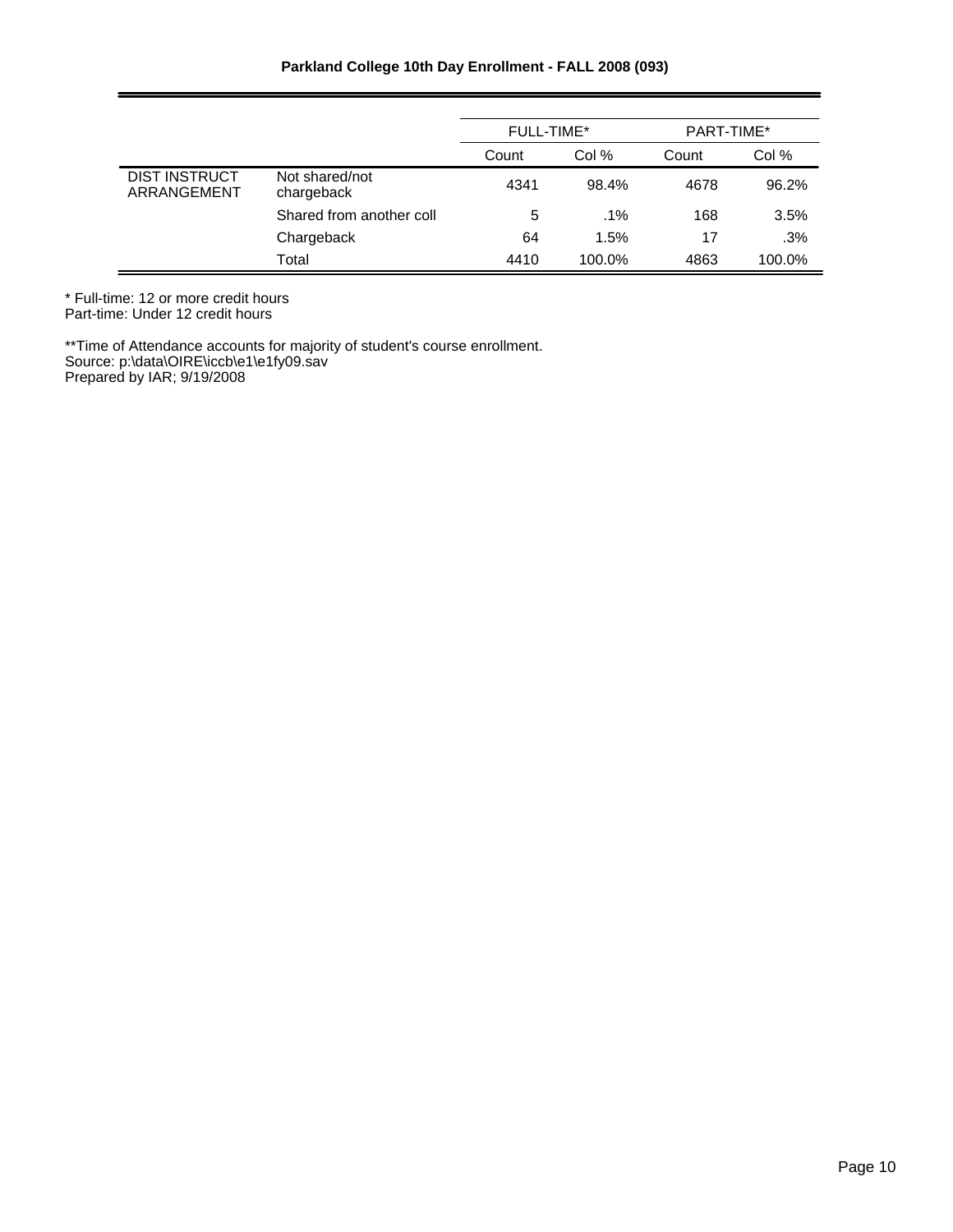|                        |                             | Total             |        |
|------------------------|-----------------------------|-------------------|--------|
|                        |                             | Count             | Col %  |
| <b>OUT-OF-DISTRICT</b> | Total                       | 2089              | 100.0% |
|                        | Kaskaskia Coll              | $12 \overline{ }$ | .6%    |
|                        | Coll of DuPage              | 74                | 3.5%   |
|                        | <b>Black Hawk Coll</b>      | 15                | $.7\%$ |
|                        | <b>Triton Coll</b>          | 25                | 1.2%   |
|                        | Sauk Valley Comm Coll       | 17                | .8%    |
|                        | Danville Area Comm Coll     | 171               | 8.2%   |
|                        | City Coll of Chicago        | 372               | 17.8%  |
|                        | Elgin Comm College          | 18                | .9%    |
|                        | South Surburban Coll        | 14                | $.7\%$ |
|                        | Rock Valley Coll            | 14                | $.7\%$ |
|                        | William Rainey Harper Col   | 47                | 2.2%   |
|                        | Il Valley Comm Coll         | 29                | 1.4%   |
|                        | Il Central Coll             | 105               | 5.0%   |
|                        | <b>Prairie State Coll</b>   | 88                | 4.2%   |
|                        | <b>Waubonsee Comm Coll</b>  | 29                | 1.4%   |
|                        | Lake Land Coll              | 117               | 5.6%   |
|                        | Carl Sandburg Coll          | 65                | 3.1%   |
|                        | <b>Highland Coomm Coll</b>  | 13                | .6%    |
|                        | Kankakee Comm Coll          | 137               | 6.6%   |
|                        | <b>Rend Lake Coll</b>       | 5                 | .2%    |
|                        | <b>Belleville Area Coll</b> | 29                | 1.4%   |
|                        | Kishwaukee Coll             | 3                 | .1%    |
|                        | Moraine Valley Comm Coll    | 35                | 1.7%   |
|                        | Joliet Junior Coll          | 58                | 2.8%   |
|                        | Lincoln Land Comm Coll      | 113               | 5.4%   |
|                        | Morton College              | 18                | .9%    |
|                        | <b>McHenry County Coll</b>  | 20                | 1.0%   |
|                        | Il Eastern Comm Coll        | 18                | .9%    |
|                        | John A Logan Coll           | 7                 | .3%    |
|                        | Shawnee Comm Coll           | 3                 | $.1\%$ |
|                        | Coll of Lake County         | 72                | 3.4%   |
|                        | Southeastern II Coll        | $\mathbf{1}$      | .0%    |
|                        | Spoon River Coll            | 14                | $.7\%$ |
|                        | Oakton College              | 62                | 3.0%   |
|                        | Lewis & Clark Comm Coll     | 15                | $.7\%$ |
|                        | <b>Richland Comm Coll</b>   | 84                | 4.0%   |
|                        | John Wood Comm Coll         | 10                | .5%    |
|                        | <b>Heartland Comm Coll</b>  | 158               | 7.6%   |
|                        | State Comm Coll             | 2                 | .1%    |

\* Full-time: 12 or more credit hours Part-time: Under 12 credit hours

\*\*Time of Attendance accounts for majority of student's course enrollment.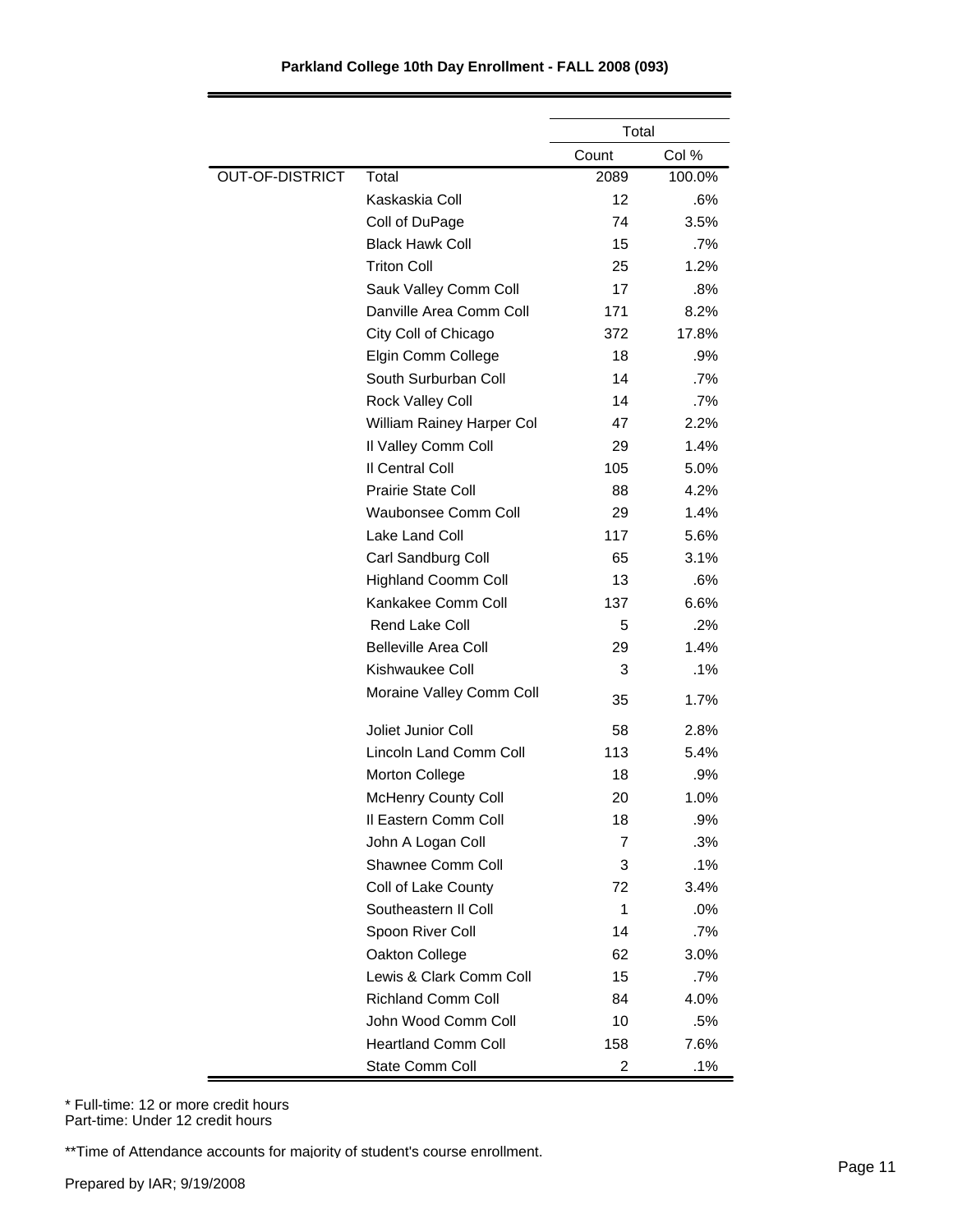|                                     |                              | Total |        |  |
|-------------------------------------|------------------------------|-------|--------|--|
|                                     |                              | Count | Col %  |  |
| <b>DIST INSTRUCT</b><br>ARRANGEMENT | Not shared/not<br>chargeback | 9019  | 97.3%  |  |
|                                     | Shared from another coll     | 173   | 1.9%   |  |
|                                     | Chargeback                   | 81    | .9%    |  |
|                                     | Total                        | 9273  | 100.0% |  |

\* Full-time: 12 or more credit hours Part-time: Under 12 credit hours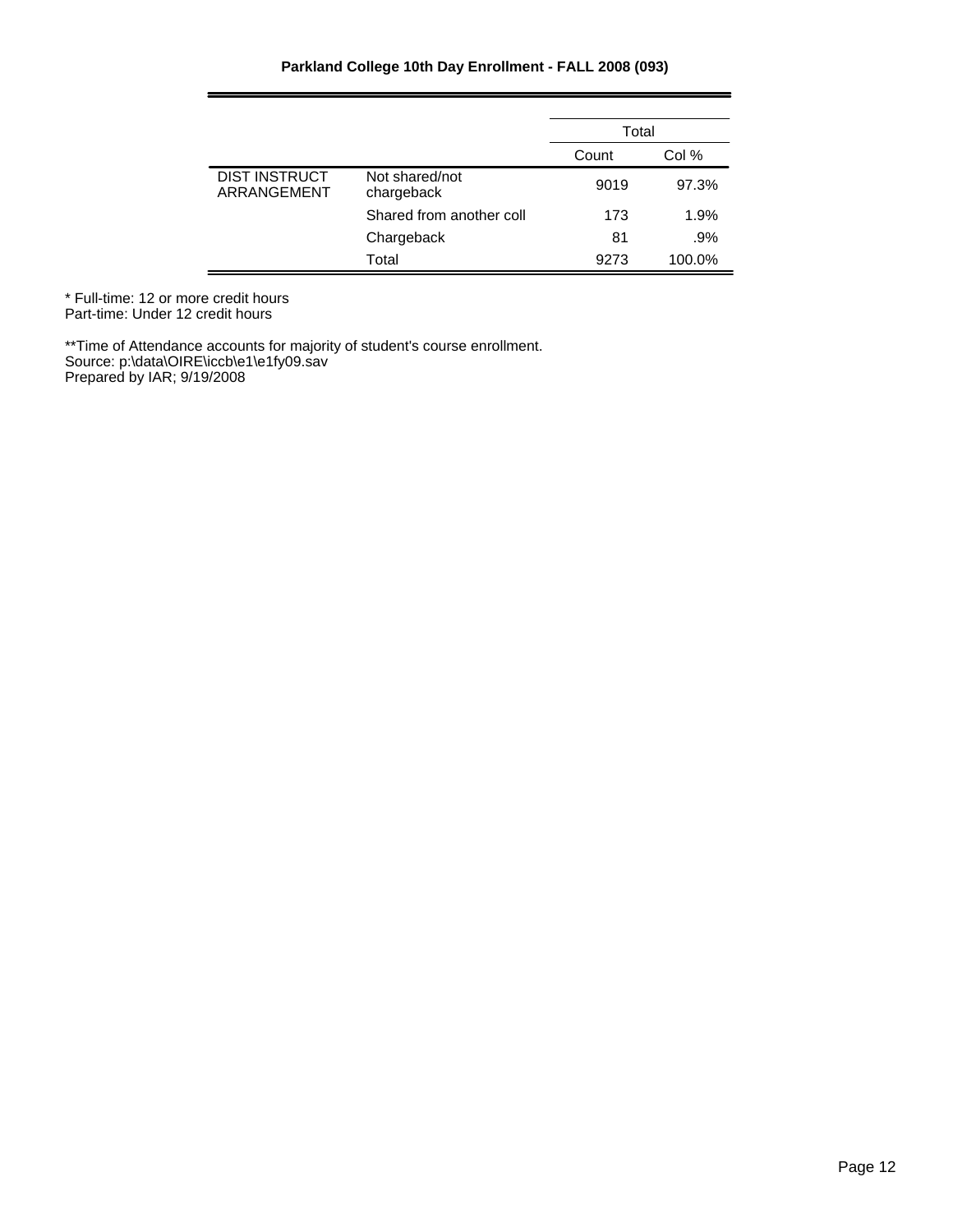|              |                      | FULL-TIME*     |        | PART-TIME*       |        | Total                   |        |
|--------------|----------------------|----------------|--------|------------------|--------|-------------------------|--------|
|              |                      | Count          | Col %  | Count            | Col %  | Count                   | Col %  |
|              | Alabama              | $\overline{2}$ | .0%    | $\mathbf{1}$     | .0%    | $\mathfrak{S}$          | .0%    |
| <b>STATE</b> | Arizona              | $\overline{2}$ | .0%    |                  |        | $\overline{c}$          | .0%    |
|              | Arkansas             | 1              | .0%    | 1                | .0%    | $\overline{c}$          | .0%    |
|              | California           | 1              | .0%    | 6                | .1%    | $\overline{7}$          | .1%    |
|              | Colorado             |                |        | 1                | .0%    | 1                       | .0%    |
|              | Connecticut          | 1              | .0%    |                  |        | 1                       | .0%    |
|              | Delaware             | 1              | .0%    |                  |        | 1                       | .0%    |
|              | District of Columbia | 1              | .0%    |                  |        | 1                       | .0%    |
|              | Florida              | $\overline{c}$ | .0%    | $\boldsymbol{2}$ | .0%    | 4                       | .0%    |
|              | Georgia              |                |        | $\overline{c}$   | .0%    | 2                       | .0%    |
|              | Hawaii               |                |        | 1                | .0%    | 1                       | .0%    |
|              | Illinois             | 4144           | 94.0%  | 4703             | 96.7%  | 8847                    | 95.4%  |
|              | Indiana              | 13             | .3%    | $\boldsymbol{9}$ | .2%    | 22                      | .2%    |
|              | lowa                 | 1              | .0%    | $\overline{2}$   | .0%    | 3                       | .0%    |
|              | Kentucky             | $\overline{2}$ | .0%    |                  |        | $\overline{2}$          | .0%    |
|              | Maryland             |                |        | $\mathsf 3$      | .1%    | 3                       | .0%    |
|              | Michigan             | $\overline{c}$ | .0%    | 4                | .1%    | 6                       | .1%    |
|              | Minnesota            | 1              | .0%    | 1                | .0%    | $\overline{c}$          | .0%    |
|              | Mississippi          |                |        | 1                | .0%    | 1                       | .0%    |
|              | Missouri             | $\overline{2}$ | .0%    | 4                | .1%    | 6                       | .1%    |
|              | Montana              |                |        | 1                | .0%    | 1                       | .0%    |
|              | New Jersey           | $\overline{c}$ | .0%    | $\boldsymbol{2}$ | .0%    | 4                       | .0%    |
|              | New Mexico           |                |        | $\mathbf 1$      | .0%    | 1                       | .0%    |
|              | New York             |                |        | 1                | .0%    | 1                       | .0%    |
|              | North Carolina       |                |        | 1                | .0%    | 1                       | .0%    |
|              | Ohio                 | 1              | .0%    | 1                | .0%    | $\overline{c}$          | .0%    |
|              | Oregon               | 1              | .0%    |                  |        | 1                       | .0%    |
|              | Pennsylvania         | 1              | .0%    | 1                | .0%    | $\mathbf 2$             | .0%    |
|              | Rhode Island         |                |        | 2                | .0%    | $\overline{\mathbf{c}}$ | .0%    |
|              | Tennessee            |                |        | $\overline{2}$   | .0%    | $\overline{\mathbf{c}}$ | .0%    |
|              | Texas                | $\overline{c}$ | .0%    | 4                | .1%    | 6                       | .1%    |
|              | Virginia             | $\overline{c}$ | $.0\%$ |                  |        | $\overline{c}$          | $.0\%$ |
|              | Washington           | 1              | $.0\%$ | 1                | .0%    | $\overline{c}$          | .0%    |
|              | Wisconsin            | 4              | .1%    |                  |        | $\overline{\mathbf{4}}$ | $.0\%$ |
|              | Wyoming              |                |        | $\mathbf 1$      | .0%    | 1                       | .0%    |
|              | Foreign              | 220            | 5.0%   | 104              | 2.1%   | 324                     | 3.5%   |
|              | Total                | 4410           | 100.0% | 4863             | 100.0% | 9273                    | 100.0% |

\* Full-time: 12 or more credit hours

Part-time: Under 12 credit hours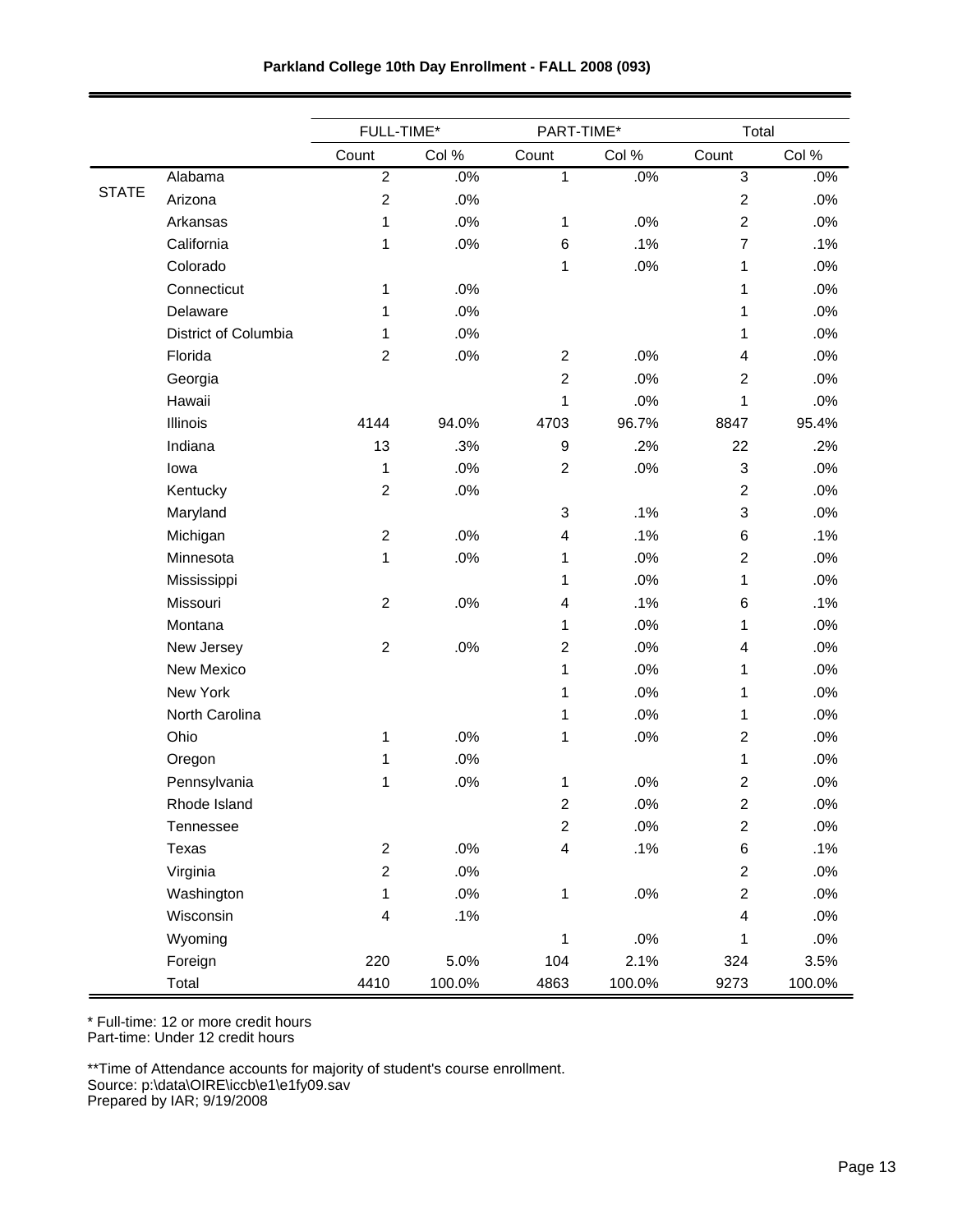|                                |              | FULL-TIME*              |        | PART-TIME*                |        | Total                   |        |
|--------------------------------|--------------|-------------------------|--------|---------------------------|--------|-------------------------|--------|
|                                |              | Count                   | Col %  | Count                     | Col %  | Count                   | Col %  |
| <b>STUDENT</b>                 | Total        | 4410                    | 100.0% | 4863                      | 100.0% | 9273                    | 100.0% |
| <b>MAJOR</b><br><b>PROGRAM</b> | <b>B ABG</b> | 3                       | .1%    | 1                         | .0%    | $\overline{4}$          | .0%    |
|                                | <b>B ABK</b> | 6                       | .1%    | 4                         | .1%    | 10                      | .1%    |
|                                | <b>B ABL</b> | 31                      | .7%    | 19                        | .4%    | 50                      | .5%    |
|                                | <b>B ABM</b> | 26                      | .6%    | 8                         | .2%    | 34                      | .4%    |
|                                | <b>B ABR</b> | 8                       | .2%    |                           |        | 8                       | .1%    |
|                                | <b>B ABT</b> | 3                       | .1%    |                           |        | $\mathfrak{B}$          | .0%    |
|                                | <b>BACC</b>  | 66                      | 1.5%   | 64                        | 1.3%   | 130                     | 1.4%   |
|                                | <b>BAGB</b>  | 4                       | .1%    |                           |        | $\overline{4}$          | .0%    |
|                                | <b>BCSS</b>  |                         |        | 1                         | .0%    | 1                       | .0%    |
|                                | <b>B EQM</b> | 13                      | .3%    | 5                         | .1%    | 18                      | .2%    |
|                                | <b>B FLD</b> |                         |        | 1                         | .0%    | 1                       | .0%    |
|                                | <b>BHIF</b>  | 3                       | .1%    | $\overline{c}$            | .0%    | 5                       | .1%    |
|                                | <b>BHIH</b>  | 15                      | .3%    | $\boldsymbol{9}$          | .2%    | 24                      | .3%    |
|                                | <b>BHIR</b>  | 36                      | .8%    | 12                        | .2%    | 48                      | .5%    |
|                                | <b>BIND</b>  | 6                       | .1%    | 6                         | .1%    | 12                      | .1%    |
|                                | <b>BINT</b>  | 1                       | .0%    | 1                         | .0%    | $\overline{2}$          | .0%    |
|                                | <b>B MGT</b> | 84                      | 1.9%   | 83                        | 1.7%   | 167                     | 1.8%   |
|                                | <b>B MKT</b> | 44                      | 1.0%   | 25                        | .5%    | 69                      | .7%    |
|                                | <b>BOCA</b>  |                         |        | $\overline{2}$            | .0%    | $\overline{2}$          | .0%    |
|                                | C TFL        |                         |        | 1                         | .0%    | 1                       | .0%    |
|                                | E ACR        | 45                      | 1.0%   | 14                        | .3%    | 59                      | .6%    |
|                                | E AFT        | 29                      | .7%    | $\overline{2}$            | .0%    | 31                      | .3%    |
|                                | E AMT        | $\boldsymbol{2}$        | .0%    | 3                         | .1%    | 5                       | .1%    |
|                                | E AUS        | 1                       | .0%    |                           |        | 1                       | .0%    |
|                                | E AUT        | 43                      | 1.0%   | 23                        | .5%    | 66                      | .7%    |
|                                | E BCR        | 5                       | .1%    | 3                         | .1%    | 8                       | .1%    |
|                                | E BLA        |                         |        | 4                         | .1%    | $\overline{\mathbf{4}}$ | .0%    |
|                                | E CCA        |                         |        | 122                       | 2.5%   | 122                     | 1.3%   |
|                                | E CCD        | 1                       | .0%    |                           |        | $\mathbf{1}$            | .0%    |
|                                | E CDB        | 21                      | .5%    | 11                        | .2%    | 32                      | .3%    |
|                                | E CDM        | 42                      | 1.0%   | 19                        | .4%    | 61                      | .7%    |
|                                | E CDS        | 9                       | .2%    | $\mathbf 1$               | .0%    | 10                      | .1%    |
|                                | E CIV        | 4                       | .1%    | $\overline{c}$            | .0%    | 6                       | .1%    |
|                                | E CMD        | 1                       | .0%    |                           |        | 1                       | .0%    |
|                                | E CTT        | $\overline{\mathbf{c}}$ | .0%    | $\ensuremath{\mathsf{3}}$ | .1%    | $\sqrt{5}$              | .1%    |
|                                | E ECJ        | $\overline{c}$          | .0%    | $30\,$                    | .6%    | 32                      | .3%    |
|                                | E ECS        | 14                      | .3%    | 16                        | .3%    | 30                      | .3%    |
|                                | E ELP        | $\,6$                   | .1%    | $\,6$                     | .1%    | 12                      | .1%    |
|                                | E ELT        |                         |        | $\mathbf 1$               | .0%    | $\mathbf 1$             | .0%    |
|                                | E ENS        | 130                     | 2.9%   | 45                        | .9%    | 175                     | 1.9%   |
|                                | E GLZ        |                         |        | $\boldsymbol{9}$          | .2%    | 9                       | .1%    |

**Parkland College 10th Day Enrollment - FALL 2008 (093)**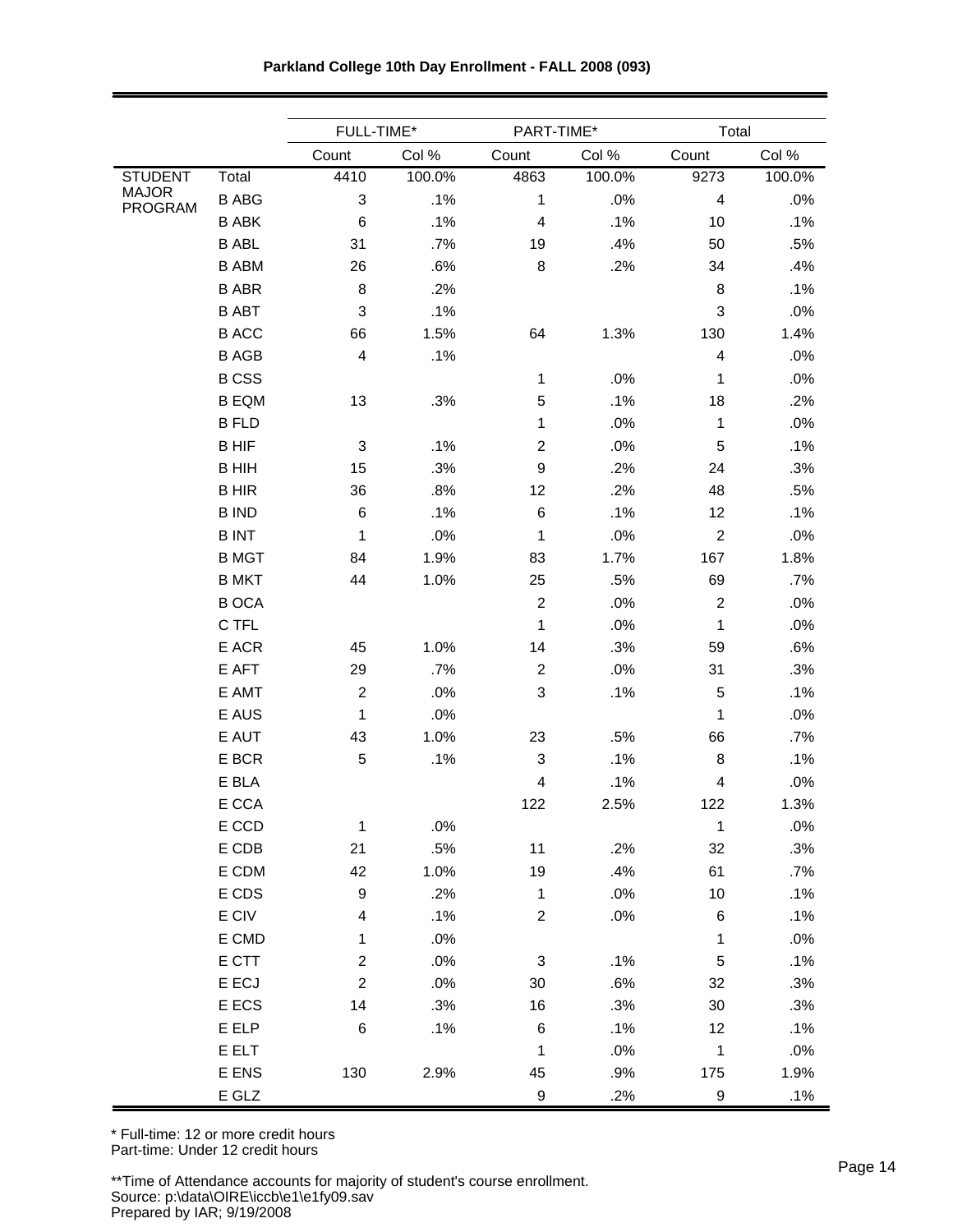|                |              |                           | FULL-TIME*<br>PART-TIME* |                          |       | Total            |       |
|----------------|--------------|---------------------------|--------------------------|--------------------------|-------|------------------|-------|
|                |              | Count                     | Col %                    | Count                    | Col % | Count            | Col % |
| <b>STUDENT</b> | E HVC        | 10                        | .2%                      | 8                        | .2%   | 18               | .2%   |
| <b>MAJOR</b>   | E IRW        |                           |                          | 27                       | .6%   | 27               | .3%   |
| <b>PROGRAM</b> | E LBR        |                           |                          | 11                       | .2%   | 11               | .1%   |
|                | E MFG        | 12                        | .3%                      | 11                       | .2%   | 23               | .2%   |
|                | E MFT        |                           |                          | $\boldsymbol{2}$         | .0%   | $\overline{2}$   | .0%   |
|                | E MLL        |                           |                          | 3                        | .1%   | 3                | .0%   |
|                | E PDA        |                           |                          | 22                       | .5%   | 22               | .2%   |
|                | E PET        | 42                        | 1.0%                     | 8                        | .2%   | 50               | .5%   |
|                | E PFT        |                           |                          | 18                       | .4%   | 18               | .2%   |
|                | E SMA        |                           |                          | 11                       | .2%   | 11               | .1%   |
|                | F AAD        | 34                        | .8%                      | 17                       | .3%   | 51               | .5%   |
|                | F AAE        | 10                        | .2%                      | 8                        | .2%   | 18               | .2%   |
|                | F GDS        | 42                        | 1.0%                     | 25                       | .5%   | 67               | .7%   |
|                | F MCB        | 15                        | .3%                      | 15                       | .3%   | 30               | .3%   |
|                | F MCC        | $\overline{7}$            | .2%                      | $\boldsymbol{2}$         | .0%   | $\boldsymbol{9}$ | .1%   |
|                | F MSE        | 19                        | .4%                      | 6                        | .1%   | 25               | .3%   |
|                | F MSP        | 26                        | .6%                      | 6                        | .1%   | 32               | .3%   |
|                | <b>G DHG</b> | 65                        | 1.5%                     | $\boldsymbol{2}$         | .0%   | 67               | .7%   |
|                | <b>GDTP</b>  | 5                         | .1%                      | $\overline{7}$           | .1%   | 12               | .1%   |
|                | <b>G EMA</b> | 1                         | .0%                      |                          |       | 1                | .0%   |
|                | <b>G EMT</b> | $\boldsymbol{2}$          | .0%                      | 17                       | .3%   | 19               | .2%   |
|                | G MAS        | 22                        | .5%                      | 19                       | .4%   | 41               | .4%   |
|                | G MSG        | 5                         | .1%                      | 15                       | .3%   | 20               | .2%   |
|                | <b>G NAS</b> | $\ensuremath{\mathsf{3}}$ | .1%                      | 22                       | .5%   | 25               | .3%   |
|                | <b>G NUR</b> | 62                        | 1.4%                     | 174                      | 3.6%  | 236              | 2.5%  |
|                | <b>G OTA</b> | 29                        | .7%                      | $\boldsymbol{9}$         | .2%   | 38               | .4%   |
|                | <b>GRTT</b>  | 12                        | .3%                      | 35                       | .7%   | 47               | .5%   |
|                | G SUR        | 23                        | .5%                      | 8                        | .2%   | 31               | .3%   |
|                | <b>G VTT</b> | 46                        | 1.0%                     | 15                       | .3%   | 61               | .7%   |
|                | G XRA        | 5                         | .1%                      | 27                       | .6%   | 32               | .3%   |
|                | H GAA        | 1101                      | 25.0%                    | 1315                     | 27.0% | 2416             | 26.1% |
|                | M CNA        |                           |                          | $\mathbf{1}$             | .0%   | 1                | .0%   |
|                | M NET        |                           |                          | 1                        | .0%   | 1                | .0%   |
|                | M VGA        | $\mathbf{1}$              | $.0\%$                   |                          |       | $\mathbf 1$      | .0%   |
|                | N ASG        | 1040                      | 23.6%                    | 431                      | 8.9%  | 1471             | 15.9% |
|                | N FTR        | $\mathbf{1}$              | .0%                      | $\overline{2}$           | .0%   | $\sqrt{3}$       | .0%   |
|                | <b>OCCUP</b> | 304                       | 6.9%                     | 985                      | 20.3% | 1289             | 13.9% |
|                | S CDA        |                           |                          | 3                        | .1%   | 3                | .0%   |
|                | S CHD        | 52                        | 1.2%                     | 43                       | .9%   | 95               | 1.0%  |
|                | S CJS        | 116                       | 2.6%                     | 45                       | .9%   | 161              | 1.7%  |
|                | S FST        | 35                        | .8%                      | 15                       | .3%   | 50               | .5%   |
|                | S HST        |                           |                          | $\overline{\mathcal{A}}$ | .1%   | $\overline{4}$   | .0%   |

**Parkland College 10th Day Enrollment - FALL 2008 (093)**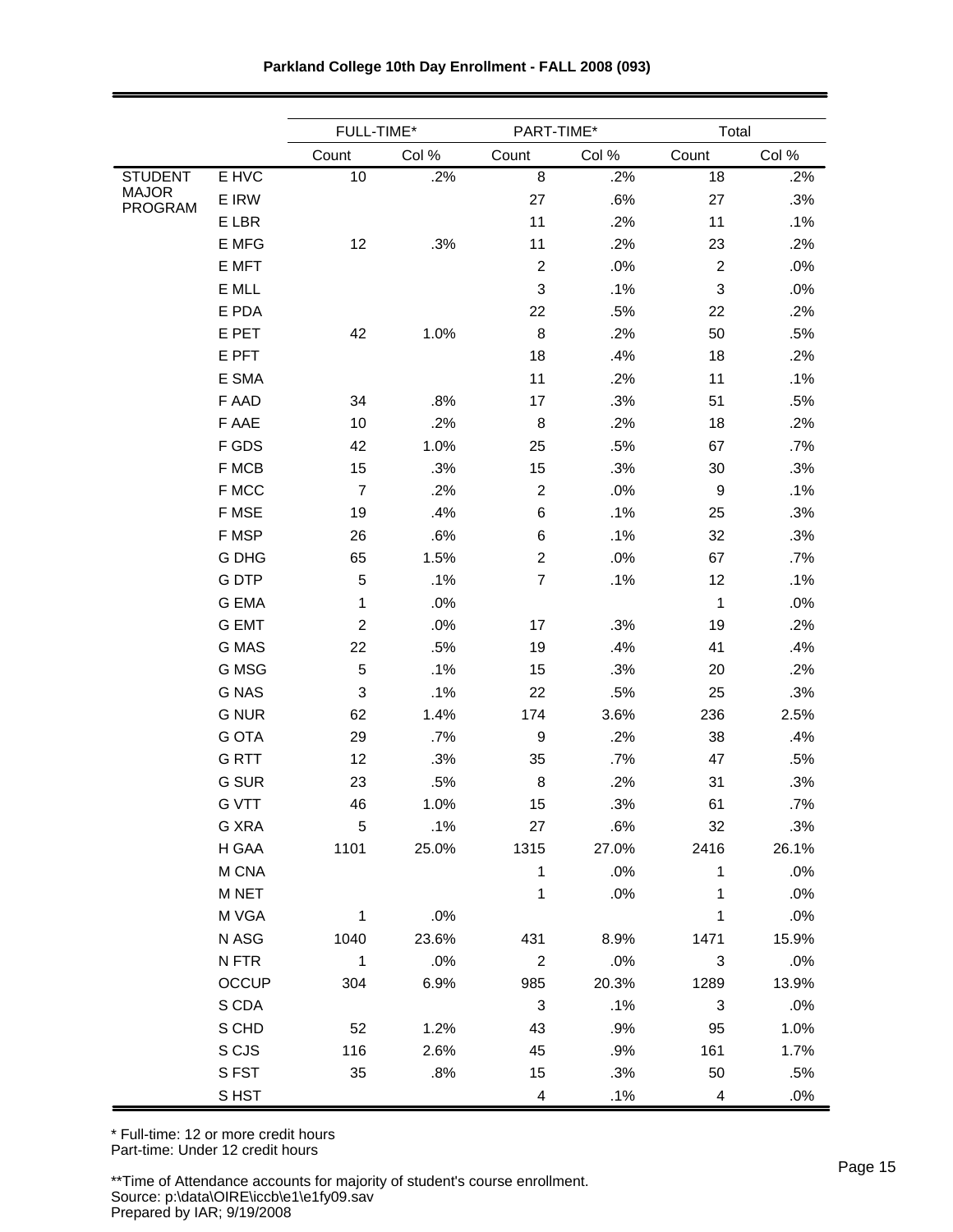|                         |              | FULL-TIME*     |       | PART-TIME*     |       | Total          |       |
|-------------------------|--------------|----------------|-------|----------------|-------|----------------|-------|
|                         |              | Count          | Col % | Count          | Col % | Count          | Col % |
| <b>STUDENT</b>          | S PRO        | 1              | .0%   |                |       | $\mathbf{1}$   | .0%   |
| <b>MAJOR</b><br>PROGRAM | T ASP        |                |       | $\mathbf 1$    | .0%   | 1              | .0%   |
|                         | <b>T CIS</b> | 1              | .0%   | 1              | .0%   | $\overline{c}$ | .0%   |
|                         | T CMS        | 16             | .4%   | 17             | .3%   | 33             | .4%   |
|                         | <b>T CNA</b> | 41             | .9%   | 32             | .7%   | 73             | .8%   |
|                         | T CPL        | 11             | .2%   | 16             | .3%   | 27             | .3%   |
|                         | T CSM        |                |       | $\overline{c}$ | .0%   | $\overline{c}$ | .0%   |
|                         | T CSS        |                |       | $\mathbf{1}$   | .0%   | $\mathbf 1$    | .0%   |
|                         | T DGM        | 58             | 1.3%  | 27             | .6%   | 85             | .9%   |
|                         | <b>TLIN</b>  |                |       | 1              | .0%   | 1              | .0%   |
|                         | T MSA        | 1              | .0%   |                |       | 1              | .0%   |
|                         | T MSN        | 1              | .0%   |                |       | 1              | .0%   |
|                         | T MSO        | $\mathbf{1}$   | .0%   | 1              | .0%   | $\overline{c}$ | .0%   |
|                         | T NET        |                |       | 1              | .0%   | 1              | .0%   |
|                         | T OCA        | 36             | .8%   | 36             | .7%   | 72             | .8%   |
|                         | T OCP        |                |       | 1              | .0%   | 1              | .0%   |
|                         | T OCT        | 1              | .0%   | 6              | .1%   | $\overline{7}$ | .1%   |
|                         | T ODB        |                |       | 5              | .1%   | 5              | .1%   |
|                         | T OOS        | 1              | .0%   |                |       | 1              | .0%   |
|                         | T VGA        | $\overline{7}$ | .2%   | $\overline{c}$ | .0%   | 9              | .1%   |
|                         | T VGP        | 1              | .0%   |                |       | 1              | .0%   |
|                         | T WSD        |                |       | $\mathbf 1$    | .0%   | 1              | .0%   |
|                         | T WSM        | $\mathbf{1}$   | .0%   | 1              | .0%   | $\overline{c}$ | .0%   |
|                         | <b>VOCSK</b> | 5              | .1%   | 142            | 2.9%  | 147            | 1.6%  |
|                         | X CDL        |                |       | 1              | .0%   | 1              | .0%   |
|                         | Y AB2        |                |       | 3              | .1%   | 3              | .0%   |
|                         | Y AB3        |                |       | 15             | .3%   | 15             | .2%   |
|                         | Y AB4        |                |       | 24             | .5%   | 24             | .3%   |
|                         | $Y$ AS5      |                |       | 16             | .3%   | 16             | .2%   |
|                         | Y AS6        |                |       | 8              | .2%   | 8              | .1%   |
|                         | Y EL1        |                |       | 14             | .3%   | 14             | .2%   |
|                         | Y EL2        |                |       | 51             | 1.0%  | 51             | .5%   |
|                         | Y EL3        |                |       | 15             | .3%   | 15             | .2%   |
|                         | Y EL4        |                |       | 25             | .5%   | 25             | .3%   |
|                         | Y EL5        |                |       | 28             | .6%   | 28             | .3%   |
|                         | Y EL6        |                |       | $\,6$          | .1%   | 6              | .1%   |
|                         | Y ELI        |                |       | $\mathbf 1$    | .0%   | $\mathbf 1$    | .0%   |
|                         | Y GSU        | 374            | 8.5%  | 409            | 8.4%  | 783            | 8.4%  |

**Parkland College 10th Day Enrollment - FALL 2008 (093)**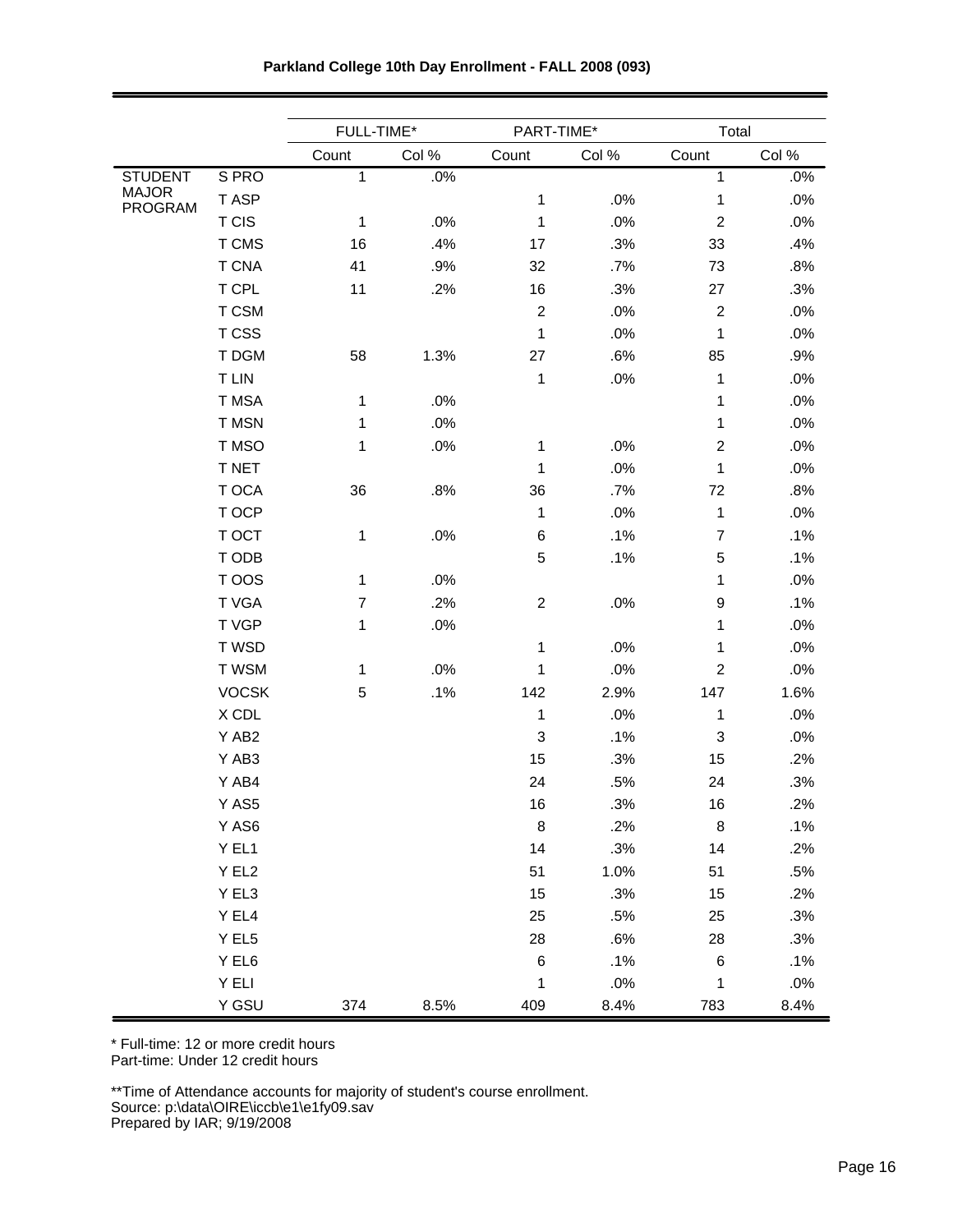|               |            | FULL-TIME*     |        | PART-TIME*     |        | Total          |        |
|---------------|------------|----------------|--------|----------------|--------|----------------|--------|
|               |            | Count          | Col %  | Count          | Col %  | Count          | Col %  |
| <b>DEGREE</b> | 0199       | $\overline{5}$ | .1%    | 23             | .5%    | 28             | .3%    |
| <b>TYPE</b>   | 0699       | $\overline{2}$ | .0%    | 10             | .2%    | 12             | .1%    |
|               | 0799       | 16             | .4%    | 390            | 8.0%   | 406            | 4.4%   |
|               | 1099       | 5              | .1%    | 16             | .3%    | 21             | .2%    |
|               | 1599       | 1              | .0%    | 5              | .1%    | 6              | .1%    |
|               | 1600       | 5              | .1%    | 40             | .8%    | 45             | .5%    |
|               | 1607       |                |        | 8              | .2%    | 8              | .1%    |
|               | 1614       |                |        | 82             | 1.7%   | 82             | .9%    |
|               | 1616       |                |        | 12             | .2%    | 12             | .1%    |
|               | 1799       | 262            | 5.9%   | 392            | 8.1%   | 654            | 7.1%   |
|               | 2101       | $\overline{2}$ | .0%    | 26             | .5%    | 28             | .3%    |
|               | 3199       | $\overline{c}$ | .0%    | $\overline{c}$ | .0%    | $\overline{4}$ | .0%    |
|               | 4399       | $\overline{c}$ | .0%    | $\overline{2}$ | .0%    | 4              | .0%    |
|               | 4699       |                |        | 51             | 1.0%   | 51             | .5%    |
|               | 4799       | 5              | .1%    | 38             | .8%    | 43             | .5%    |
|               | 4899       | $\overline{c}$ | .0%    | 30             | .6%    | 32             | .3%    |
|               | AA         | 925            | 21.0%  | 361            | 7.4%   | 1286           | 13.9%  |
|               | AAS        | 1249           | 28.3%  | 909            | 18.7%  | 2158           | 23.3%  |
|               | AES        | 130            | 2.9%   | 45             | .9%    | 175            | 1.9%   |
|               | <b>AFA</b> | 89             | 2.0%   | 37             | .8%    | 126            | 1.4%   |
|               | <b>AGS</b> | 374            | 8.5%   | 409            | 8.4%   | 783            | 8.4%   |
|               | AS         | 1040           | 23.6%  | 431            | 8.9%   | 1471           | 15.9%  |
|               | CE         | 176            | 4.0%   | 1160           | 23.9%  | 1336           | 14.4%  |
|               | <b>CER</b> | 118            | 2.7%   | 384            | 7.9%   | 502            | 5.4%   |
|               | Total      | 4410           | 100.0% | 4863           | 100.0% | 9273           | 100.0% |

**Parkland College 10th Day Enrollment - FALL 2008 (093)**

\* Full-time: 12 or more credit hours

Part-time: Under 12 credit hours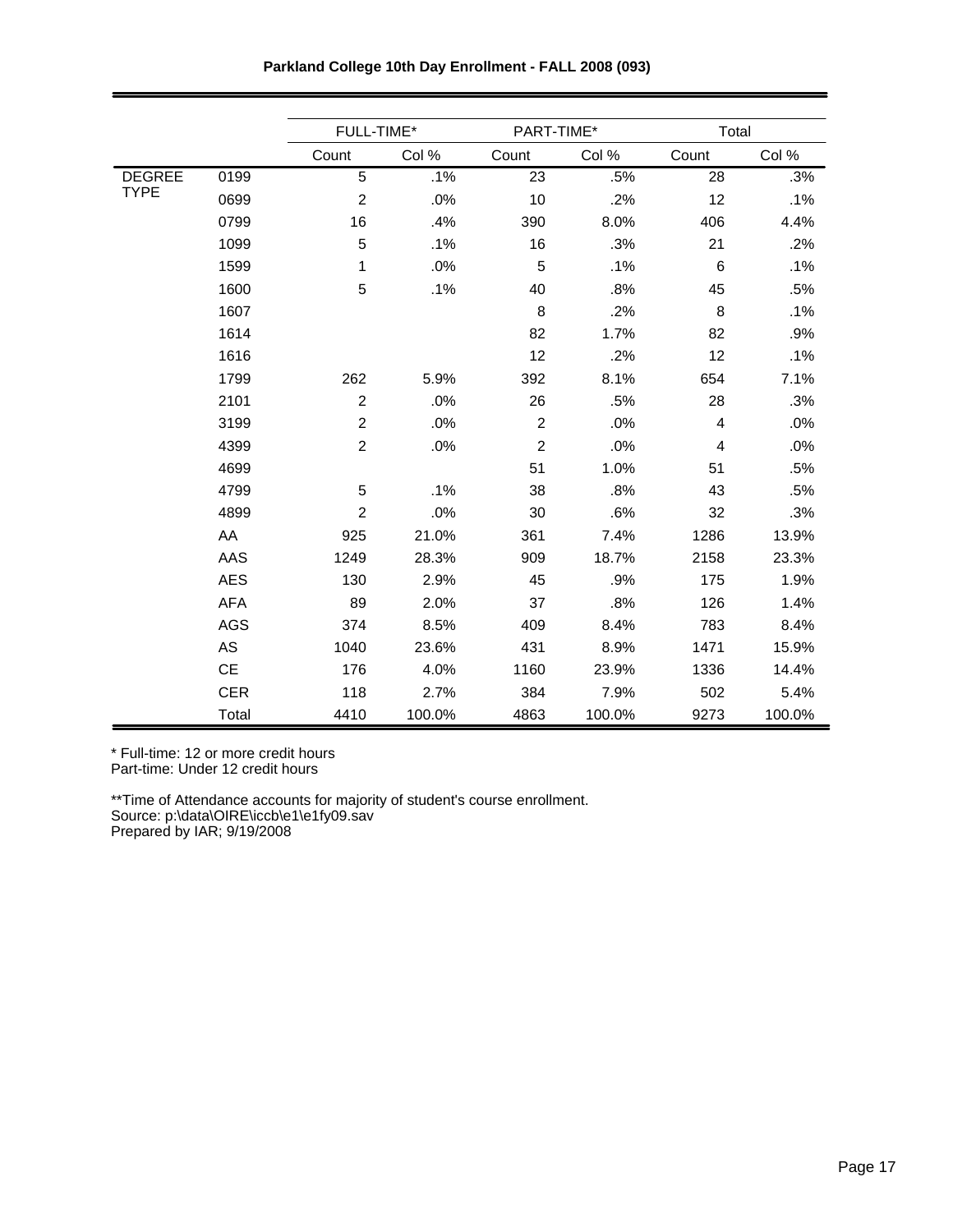|                    |                                                   | FULL-TIME*     |        | PART-TIME* |        |
|--------------------|---------------------------------------------------|----------------|--------|------------|--------|
|                    |                                                   | Count          | Col %  | Count      | Col %  |
| <b>INSTITUTION</b> | Total                                             | 472            | 100.0% | 515        | 100.0% |
| <b>NAME</b>        | Unknown Institution                               | 5              | 1.1%   | 3          | .6%    |
|                    | American Academy of Art                           | 1              | .2%    |            |        |
|                    | <b>Aurora University</b>                          | 1              | .2%    |            |        |
|                    | <b>Belleville Area College</b>                    | 1              | .2%    | 2          | .4%    |
|                    | <b>Black Hawk College-Quad</b><br><b>Cities</b>   | 1              | .2%    | 2          | .4%    |
|                    | <b>Blackburn College</b>                          | 1              | .2%    |            |        |
|                    | Carl Sandburg College                             | 3              | .6%    |            |        |
|                    | <b>Chicago State University</b>                   |                |        | 1          | .2%    |
|                    | College of DuPage                                 | 6              | 1.3%   | 7          | 1.4%   |
|                    | College of Lake County                            | 9              | 1.9%   |            |        |
|                    | Columbia College                                  |                |        | 1          | .2%    |
|                    | Concordia College                                 | 1              | .2%    |            |        |
|                    | Danville Area Comm.<br>College                    | 15             | 3.2%   | 13         | 2.5%   |
|                    | DeVry Institute of<br>Technology - Chicago        | 2              | .4%    | 1          | .2%    |
|                    | <b>Eastern Illinois University</b>                | 8              | 1.7%   | 12         | 2.3%   |
|                    | <b>Elgin Community College</b>                    | 1              | .2%    |            |        |
|                    | <b>Elmhurst College</b>                           |                |        | 1          | .2%    |
|                    | Eureka College                                    | 1              | .2%    | 3          | .6%    |
|                    | Greenville College                                | 1              | .2%    | 1          | .2%    |
|                    | Harold Washington<br>College (Loop College)       | $\overline{2}$ | .4%    | 2          | .4%    |
|                    | Harrington Institute of<br><b>Interior Design</b> | 1              | .2%    |            |        |
|                    | Harry S Truman College                            |                |        | 2          | .4%    |
|                    | <b>Highland Community</b><br>College              | 1              | .2%    |            |        |
|                    | Illinois Benedictine<br>College                   |                |        | 1          | .2%    |
|                    | <b>Illinois Central College</b>                   | 6              | 1.3%   | 4          | .8%    |
|                    | <b>Illinois College</b>                           | 1              | .2%    |            |        |
|                    | Illinois Inst. of Technology                      |                |        | 1          | .2%    |
|                    | <b>Illinois State University</b>                  | 11             | 2.3%   | 12         | 2.3%   |
|                    | Illinois Valley Comm.<br>College                  | 10             | 2.1%   |            |        |
|                    | Illinois Wesleyan<br>University                   | 1              | .2%    | 4          | .8%    |
|                    | John A. Logan College                             | 4              | .8%    | 2          | .4%    |
|                    | John Wood Community<br>College                    |                |        | 3          | .6%    |
|                    | Joliet Junior College                             | 6              | 1.3%   | 1          | .2%    |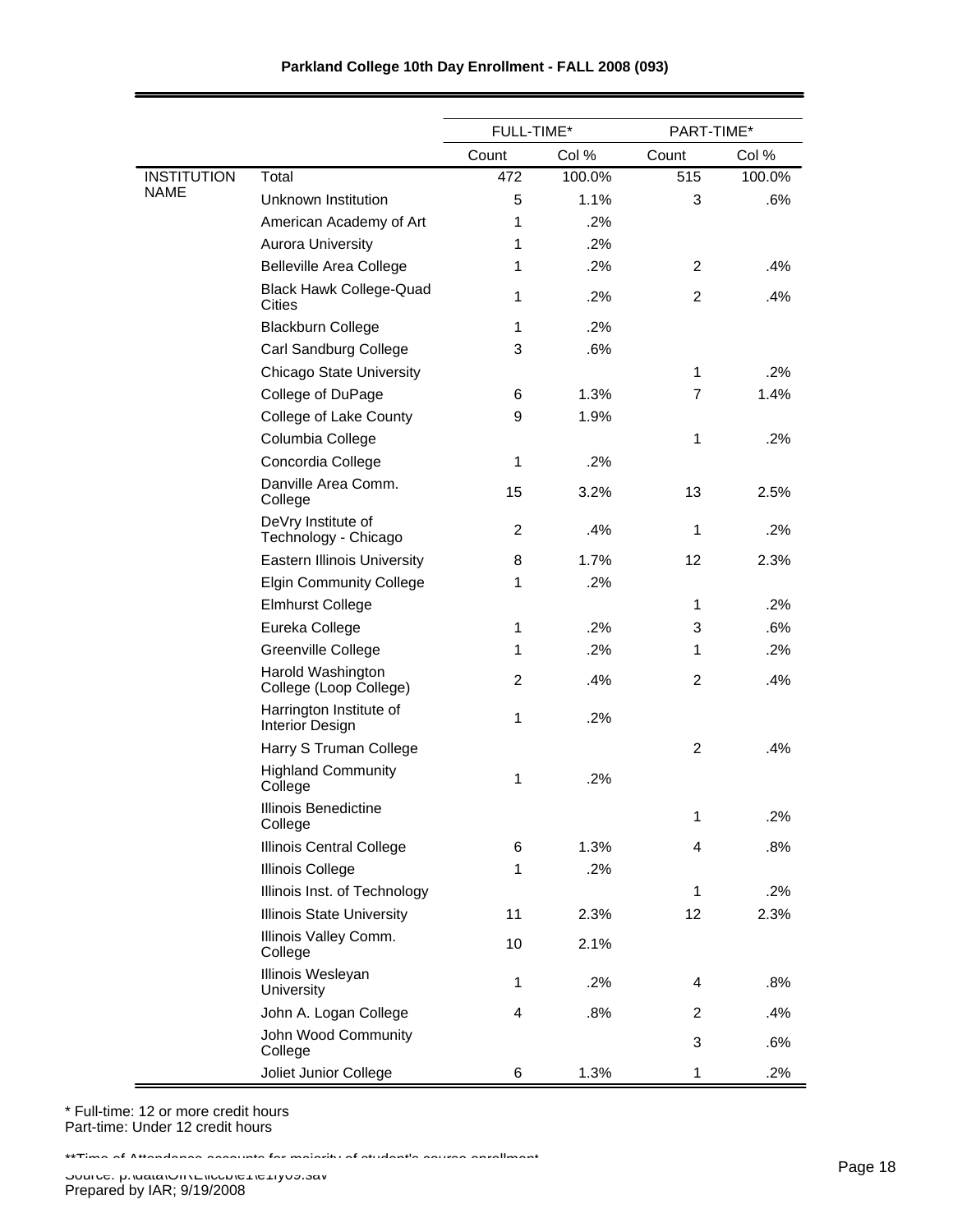|                            |                                         | FULL-TIME*     |       | PART-TIME*     |       |
|----------------------------|-----------------------------------------|----------------|-------|----------------|-------|
|                            |                                         | Count          | Col % | Count          | Col % |
| <b>INSTITUTION</b><br>NAME | Kankakee Community<br>College           | 18             | 3.8%  | 6              | 1.2%  |
|                            | Kaskaskia College                       | $\overline{2}$ | .4%   | 1              | .2%   |
|                            | Kennedy-King College                    | $\overline{2}$ | .4%   | 1              | .2%   |
|                            | Knox College                            | $\mathbf 1$    | .2%   | 1              | .2%   |
|                            | Lake Land College                       | 27             | 5.7%  | 14             | 2.7%  |
|                            | Lewis & Clark Community<br>College      | $\overline{2}$ | .4%   | 1              | .2%   |
|                            | <b>Lewis University</b>                 | 1              | .2%   | 1              | .2%   |
|                            | Lincoln Christian College               | 3              | .6%   | $\overline{2}$ | .4%   |
|                            | Lincoln College                         | 4              | .8%   | 1              | .2%   |
|                            | Lincoln Land Comm.<br>College           | 12             | 2.5%  | 8              | 1.6%  |
|                            | Lincoln Trail College                   | 1              | .2%   | 1              | .2%   |
|                            | Loyola University of<br>Chicago         | 1              | .2%   |                |       |
|                            | MacCormac College                       | $\mathbf{1}$   | .2%   |                |       |
|                            | MacMurray College                       | 2              | .4%   | 1              | .2%   |
|                            | Malcolm X College                       |                |       | 1              | .2%   |
|                            | <b>McHenry County College</b>           | $\overline{c}$ | .4%   | 3              | .6%   |
|                            | McKendree College                       |                |       | 1              | .2%   |
|                            | <b>Millikin University</b>              | 4              | .8%   | 6              | 1.2%  |
|                            | Moraine Valley Comm.<br>College         | 3              | .6%   | 4              | .8%   |
|                            | Morton College                          | 1              | .2%   |                |       |
|                            | North Park Coll. & Theol.<br>Seminary   | 2              | .4%   |                |       |
|                            | Northeastern Illinois<br>University     | $\overline{2}$ | .4%   | 4              | .8%   |
|                            | Northern Illinois University            | 3              | .6%   | 2              | .4%   |
|                            | Northwestern University                 | 1              | .2%   |                |       |
|                            | Oakton Community<br>College             | $\overline{c}$ | .4%   | 4              | .8%   |
|                            | Olive-Harvey College                    | $\mathbf{1}$   | .2%   |                |       |
|                            | <b>Olivet Nazarene College</b>          | $\mathbf{1}$   | .2%   |                |       |
|                            | Prairie State College                   |                |       | 5              | 1.0%  |
|                            | Quincy College                          | 1              | .2%   |                |       |
|                            | Rend Lake College                       |                |       | 1              | .2%   |
|                            | Richard J. Daley College                | 1              | .2%   | 1              | .2%   |
|                            | <b>Richland Community</b><br>College    | 11             | 2.3%  | 8              | 1.6%  |
|                            | Rock Valley College                     | 3              | .6%   | 1              | .2%   |
|                            | Rosary College                          | $\mathbf{1}$   | .2%   | 1              | .2%   |
|                            | <b>Sauk Valley Community</b><br>College | 4              | .8%   |                |       |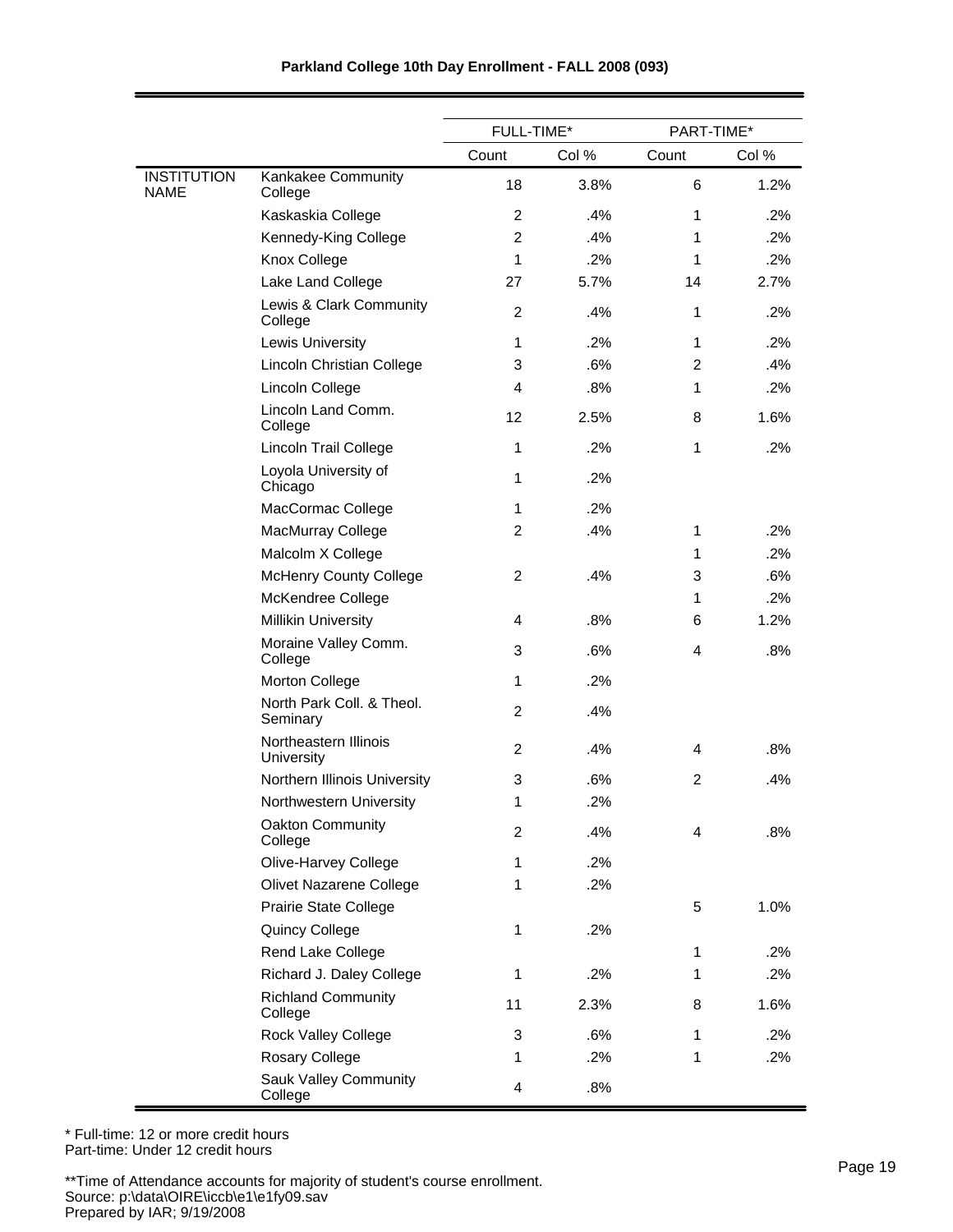|                                   |                                                                 | <b>FULL-TIME*</b> |        | PART-TIME*     |        |
|-----------------------------------|-----------------------------------------------------------------|-------------------|--------|----------------|--------|
|                                   |                                                                 | Count             | Col %  | Count          | Col %  |
| <b>INSTITUTION</b><br><b>NAME</b> | School of the Art Institute<br>of Chi                           |                   |        | 1              | .2%    |
|                                   | <b>Shawnee Community</b><br>College                             | 1                 | .2%    |                |        |
|                                   | <b>SIU Carbondale</b>                                           | 11                | 2.3%   | 12             | 2.3%   |
|                                   | <b>SIU Edwardsville</b>                                         | 2                 | .4%    | $\overline{2}$ | .4%    |
|                                   | South Suburban College<br>of Cook County (Thornton<br>Community | 3                 | .6%    | $\overline{2}$ | .4%    |
|                                   | Southeastern Illinois<br>College                                |                   |        | 1              | .2%    |
|                                   | Spoon River College                                             | 1                 | .2%    | 1              | .2%    |
|                                   | Springfield College in<br>Illinois                              | 1                 | .2%    |                |        |
|                                   | <b>Trinity College</b>                                          | 1                 | .2%    |                |        |
|                                   | <b>Triton College</b>                                           | 3                 | .6%    | 1              | .2%    |
|                                   | U of I - Chicago                                                | 4                 | .8%    | $\overline{2}$ | .4%    |
|                                   | U of I - Springfield<br>(Sangamon State<br>University)          |                   |        | 1              | .2%    |
|                                   | U of I - Urbana                                                 | 80                | 16.9%  | 152            | 29.5%  |
|                                   | University of Chicago                                           | 1                 | .2%    |                |        |
|                                   | <b>Waubonsee Community</b><br>College                           | 1                 | .2%    | 1              | .2%    |
|                                   | <b>Western Illinois University</b>                              | 2                 | $.4\%$ | 1              | .2%    |
|                                   | <b>Wilbur Wright College</b>                                    | 1                 | .2%    | 1              | .2%    |
|                                   | William Rainey Harper<br>College                                | 5                 | 1.1%   | 5              | 1.0%   |
|                                   | Out of State Institution                                        | 135               | 28.6%  | 173            | 33.6%  |
| <b>INSTITUTION</b><br>TYPE        | Unknown Institution Type                                        | 140               | 29.7%  | 176            | 34.2%  |
|                                   | <b>Private Junior Colleges</b>                                  | 6                 | 1.3%   | 1              | .2%    |
|                                   | Private Universities/Co                                         | 31                | 6.6%   | 27             | 5.2%   |
|                                   | <b>Public Community Colleg</b>                                  | 172               | 36.4%  | 110            | 21.4%  |
|                                   | <b>Public Universities</b>                                      | 123               | 26.1%  | 201            | 39.0%  |
|                                   | Total                                                           | 472               | 100.0% | 515            | 100.0% |

\* Full-time: 12 or more credit hours Part-time: Under 12 credit hours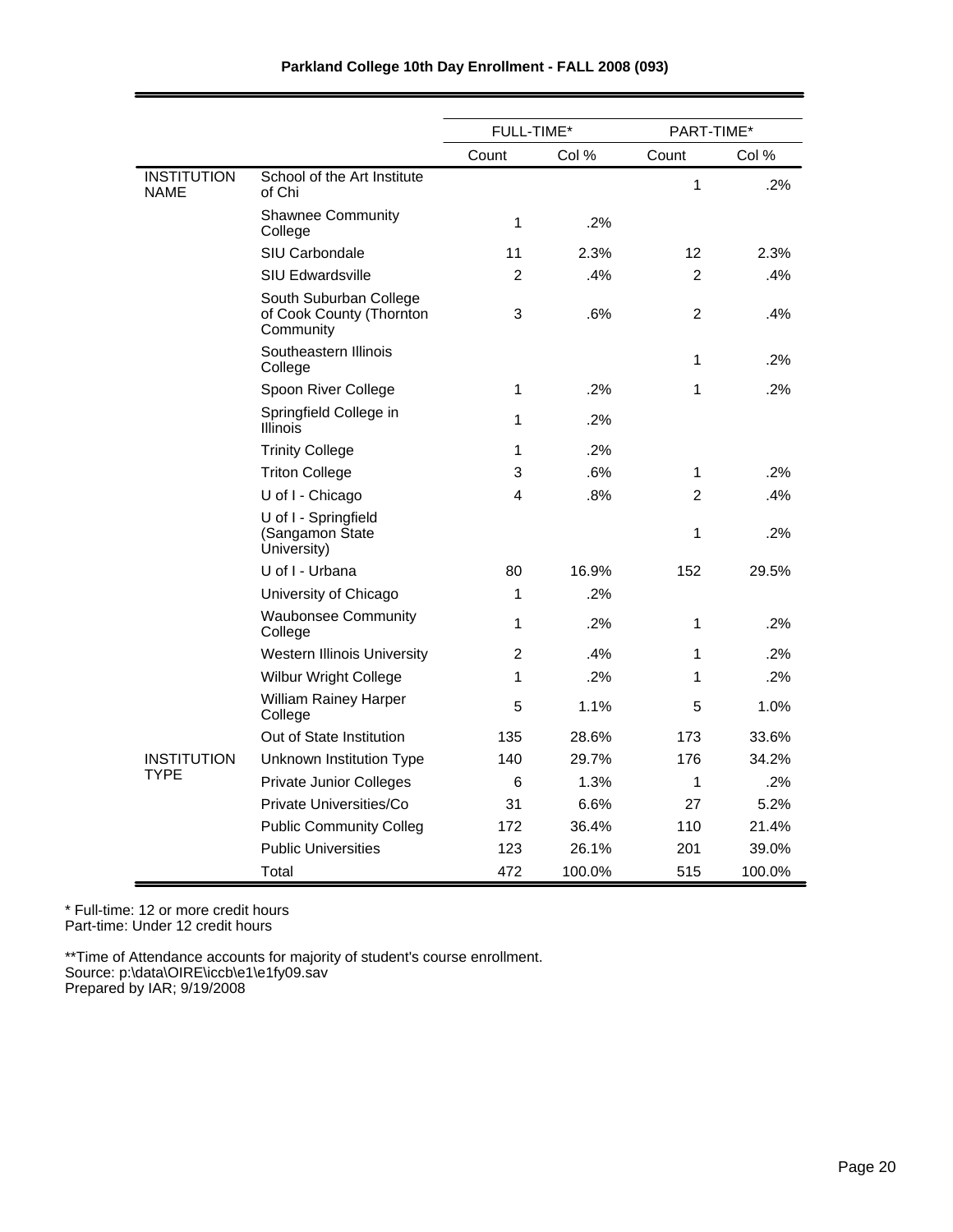|                    |                                                   | Total |        |
|--------------------|---------------------------------------------------|-------|--------|
|                    |                                                   | Count | Col %  |
| <b>INSTITUTION</b> | Total                                             | 987   | 100.0% |
| NAME               | Unknown Institution                               | 8     | .8%    |
|                    | American Academy of Art                           | 1     | $.1\%$ |
|                    | <b>Aurora University</b>                          | 1     | $.1\%$ |
|                    | <b>Belleville Area College</b>                    | 3     | .3%    |
|                    | <b>Black Hawk College-Quad</b><br>Cities          | 3     | .3%    |
|                    | <b>Blackburn College</b>                          | 1     | $.1\%$ |
|                    | Carl Sandburg College                             | 3     | .3%    |
|                    | <b>Chicago State University</b>                   | 1     | $.1\%$ |
|                    | College of DuPage                                 | 13    | 1.3%   |
|                    | College of Lake County                            | 9     | .9%    |
|                    | Columbia College                                  | 1     | $.1\%$ |
|                    | Concordia College                                 | 1     | $.1\%$ |
|                    | Danville Area Comm.<br>College                    | 28    | 2.8%   |
|                    | DeVry Institute of<br>Technology - Chicago        | 3     | .3%    |
|                    | <b>Eastern Illinois University</b>                | 20    | 2.0%   |
|                    | <b>Elgin Community College</b>                    | 1     | $.1\%$ |
|                    | <b>Elmhurst College</b>                           | 1     | $.1\%$ |
|                    | Eureka College                                    | 4     | .4%    |
|                    | Greenville College                                | 2     | .2%    |
|                    | Harold Washington<br>College (Loop College)       | 4     | .4%    |
|                    | Harrington Institute of<br><b>Interior Design</b> | 1     | $.1\%$ |
|                    | Harry S Truman College                            | 2     | .2%    |
|                    | <b>Highland Community</b><br>College              | 1     | .1%    |
|                    | Illinois Benedictine<br>College                   | 1     | .1%    |
|                    | <b>Illinois Central College</b>                   | 10    | 1.0%   |
|                    | <b>Illinois College</b>                           | 1     | .1%    |
|                    | Illinois Inst. of Technology                      | 1     | .1%    |
|                    | <b>Illinois State University</b>                  | 23    | 2.3%   |
|                    | Illinois Valley Comm.<br>College                  | 10    | 1.0%   |
|                    | Illinois Wesleyan<br>University                   | 5     | .5%    |
|                    | John A. Logan College                             | 6     | .6%    |
|                    | John Wood Community<br>College                    | 3     | .3%    |
|                    | Joliet Junior College                             | 7     | .7%    |

\* Full-time: 12 or more credit hours Part-time: Under 12 credit hours

\*\*Time of Attendance accounts for majority of student's course enrollment.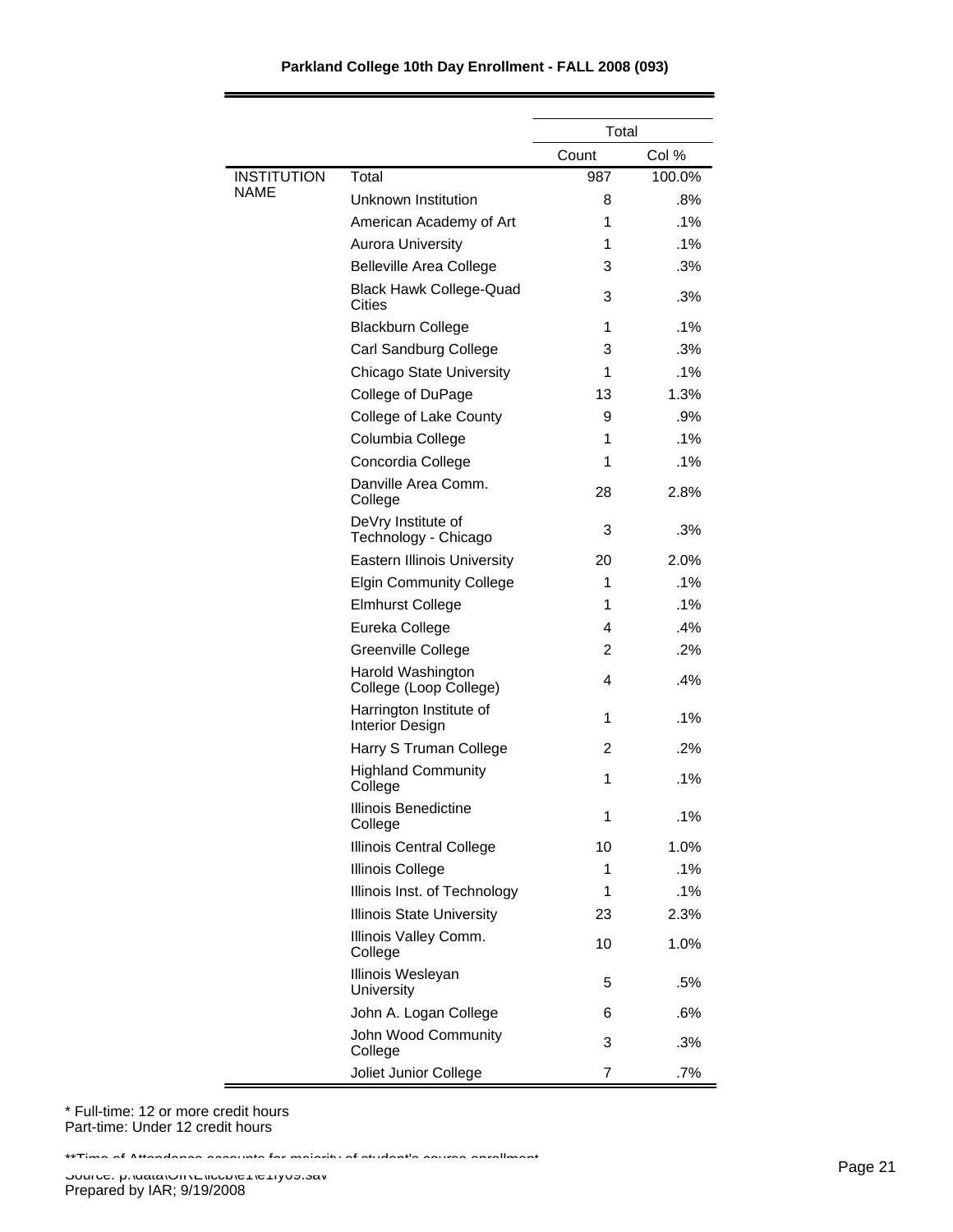#### 24 2.4% 3 .3% 3 .3% 2 .2% 41 4.2% 3 .3% 2 .2% 5 .5% 5 .5% 20 2.0% 2 .2% 1 .1% 1 .1% 3 .3% 1 .1% 5 .5% 1 .1% 10 1.0% 7 .7% 1 .1% 2 .2% 6 .6% 5 .5% 1 .1% 6 .6% 1 .1% 1 .1% 5 .5%  $1^{\frac{1}{6}}$ 1 .1% 2 .2% 19 1.9% 4 .4% 2 .2% 4 .4% Kankakee Community College Kaskaskia College Kennedy-King College Knox College Lake Land College Lewis & Clark Community College Lewis University Lincoln Christian College Lincoln College Lincoln Land Comm. College Lincoln Trail College Loyola University of Chicago MacCormac College MacMurray College Malcolm X College McHenry County College McKendree College Millikin University Moraine Valley Comm. College Morton College North Park Coll. & Theol. Seminary Northeastern Illinois **University** Northern Illinois University Northwestern University Oakton Community College Olive-Harvey College Olivet Nazarene College Prairie State College Quincy College Rend Lake College Richard J. Daley College Richland Community College Rock Valley College Rosary College Sauk Valley Community College INSTITUTION NAME Count Col % Total

#### **Parkland College 10th Day Enrollment - FALL 2008 (093)**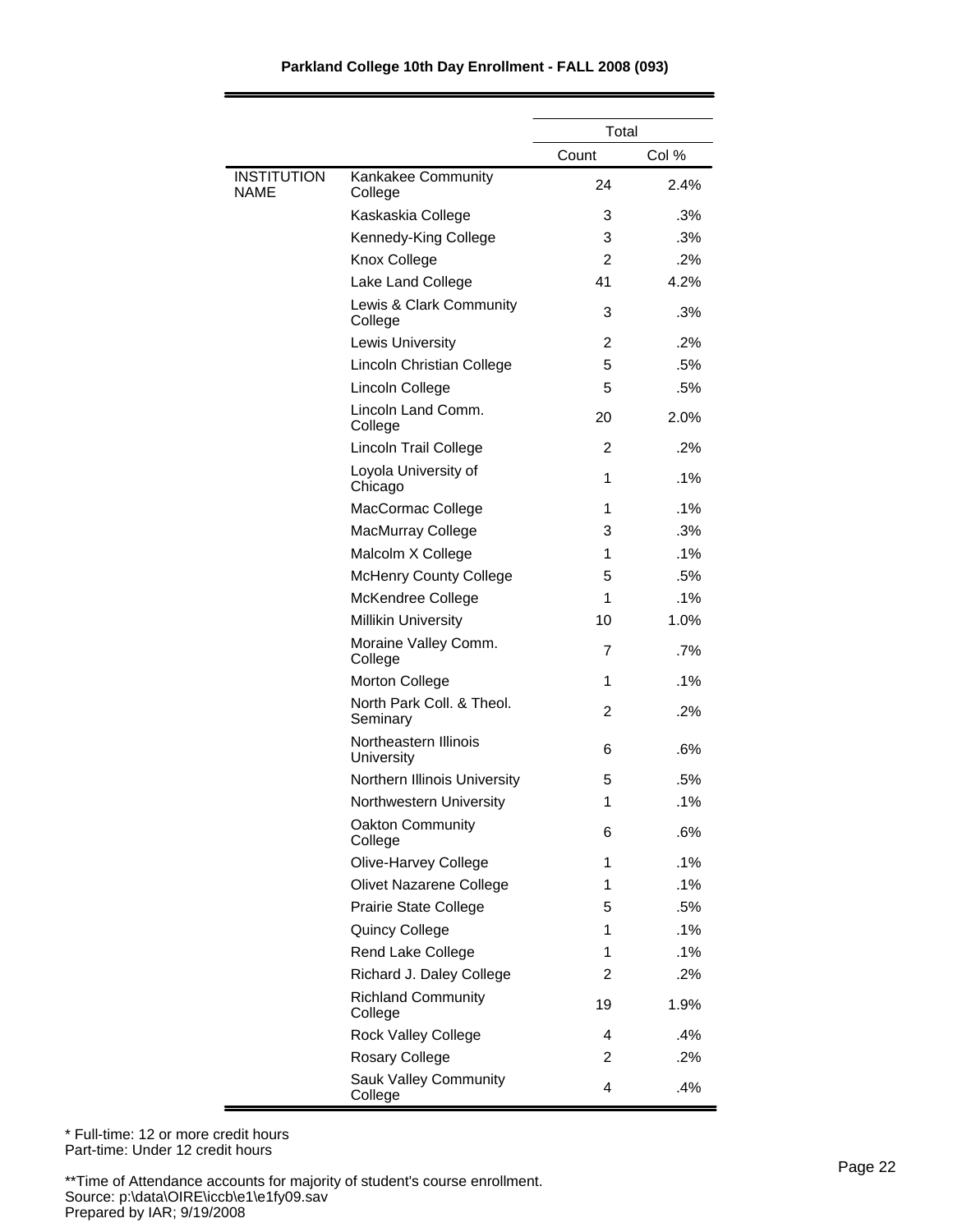| Parkland College 10th Day Enrollment - FALL 2008 (093) |  |  |  |  |  |
|--------------------------------------------------------|--|--|--|--|--|
|--------------------------------------------------------|--|--|--|--|--|

|                                   |                                                                 | Total          |        |
|-----------------------------------|-----------------------------------------------------------------|----------------|--------|
|                                   |                                                                 | Count          | Col %  |
| <b>INSTITUTION</b><br><b>NAME</b> | School of the Art Institute<br>of Chi                           | 1              | .1%    |
|                                   | <b>Shawnee Community</b><br>College                             | 1              | .1%    |
|                                   | <b>SIU Carbondale</b>                                           | 23             | 2.3%   |
|                                   | <b>SIU Edwardsville</b>                                         | 4              | .4%    |
|                                   | South Suburban College<br>of Cook County (Thornton<br>Community | 5              | .5%    |
|                                   | Southeastern Illinois<br>College                                | 1              | .1%    |
|                                   | Spoon River College                                             | $\mathfrak{p}$ | .2%    |
|                                   | Springfield College in<br>Illinois                              | 1              | $.1\%$ |
|                                   | <b>Trinity College</b>                                          | 1              | $.1\%$ |
|                                   | <b>Triton College</b>                                           | 4              | .4%    |
|                                   | U of I - Chicago                                                | 6              | .6%    |
|                                   | U of I - Springfield<br>(Sangamon State<br>University)          | 1              | .1%    |
|                                   | U of I - Urbana                                                 | 232            | 23.5%  |
|                                   | University of Chicago                                           | 1              | .1%    |
|                                   | <b>Waubonsee Community</b><br>College                           | 2              | .2%    |
|                                   | <b>Western Illinois University</b>                              | 3              | .3%    |
|                                   | <b>Wilbur Wright College</b>                                    | 2              | .2%    |
|                                   | <b>William Rainey Harper</b><br>College                         | 10             | 1.0%   |
|                                   | Out of State Institution                                        | 308            | 31.2%  |
| <b>INSTITUTION</b>                | Unknown Institution Type                                        | 316            | 32.0%  |
| <b>TYPE</b>                       | <b>Private Junior Colleges</b>                                  | 7              | .7%    |
|                                   | Private Universities/Co                                         | 58             | 5.9%   |
|                                   | <b>Public Community Colleg</b>                                  | 282            | 28.6%  |
|                                   | <b>Public Universities</b>                                      | 324            | 32.8%  |
|                                   | Total                                                           | 987            | 100.0% |